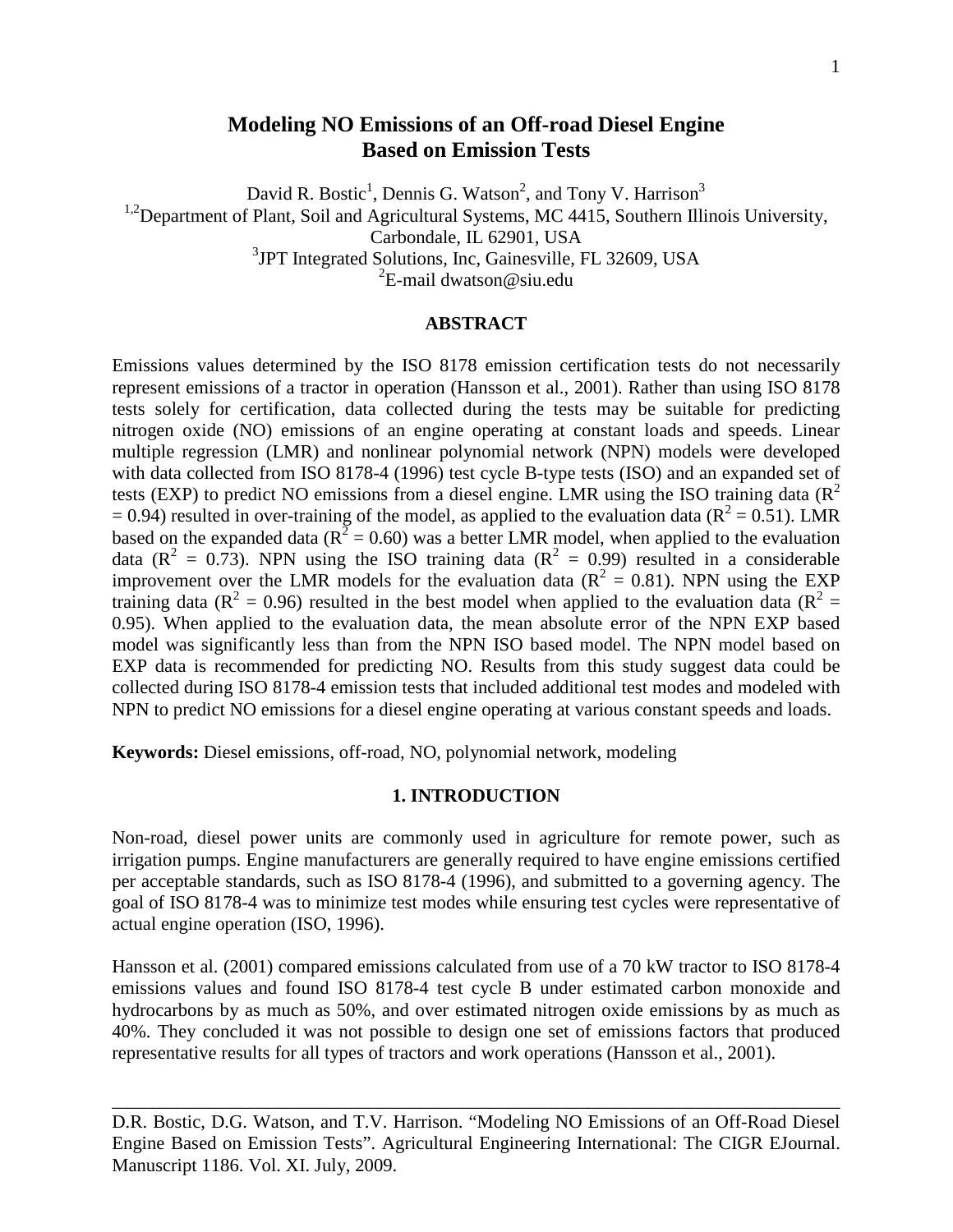Manufacturers typically certify engines intended for diverse applications by using ISO 8178-4 test cycle C or universal test cycle B. Test cycle B specifies 11 test modes for emissions measurement, specifically: 10%, 25%, 50%, 75%, and 100% torque at rated speed and an intermediate speed and no load at low idle. Overall emission values for test cycle B are determined by averaging (other test cycles required weighting) the emissions of the test modes. The resulting emission values would probably not be reliable measures for selecting among engines to power an irrigation pump, as emissions at the actual operating speed and load may vary widely from the certified emission values. Data from individual test modes may be more useful, if the engines in question were certified at a speed and load that matched the actual operating condition. In practice, some engines have been sized to an irrigation pump to operate at rated continuous power, but in many cases, engines operate at less than rated power and may be considerably over-powered for an application. In contrast to passenger or heavy-duty vehicles, irrigation engines operate at a constant speed and load.

Besides using the ISO 8178-4 test cycle B test modes to compute a set of overall emissions values, additional engine operating data from each test mode may be useful for developing a mathematical model to predict emissions of an irrigation engine operating at various load and speed combinations. The engine speed, percent torque, and emissions values for each mode are recorded. If other data from an electronically controlled engine's controller area network (CAN), ambient conditions, torque, and exhaust characteristics were available for each mode, it may be possible to develop a model to predict emissions at various speed and load combinations. Additional test modes may be needed to model emissions at speeds different than the two tested speeds or at loads between the tested loads of test cycle B.

Emission models have been developed for other diesel-powered vehicles. Ramamurthy et al. (1998) fit a polynomial curve to nitrogen oxides  $(NO<sub>x</sub>)$  emissions based on axle power of a heavy-duty diesel vehicle and described the simple correlation as near-linear. Cooper and Andreasson (1999) used non-linear regression to predict  $NO<sub>x</sub>$  emissions of a diesel powered passenger ferry. Although fuel rate, engine load, ambient air temperature, relative humidity, barometric pressure, charge air temperature, exhaust temperature and oxygen  $(O_2)$  concentration in the exhaust were initially measured, the selected model used only oxygen  $(O_2)$  concentration in the exhaust and engine power (kW) for an  $R^2$  of 0.961 (Cooper and Andreasson, 1999). Yanowitz et al. (2002) used test data from a heavy-duty vehicle transient test to predict diesel emissions based on engine power and found a good linear correlation between rates of horsepower increase and particulate matter emissions. Krijnsen et al. (2000) used inputs of engine speed, injection pump rack position, charge air pressure and charge air temperature to successfully model  $NO<sub>x</sub>$  emissions from a diesel engine using an artificial neural net, a split and fit algoritm, and a nonlinear polynomial model; and demonstrated that the  $NO<sub>x</sub>$  predictions based on these algorithms were more accurate than a linear model.

#### **1.1. Objective**

A study was conducted to compare models derived from two data sets and two modeling methods for predicting NO emissions of a diesel engine operating at constant loads and speeds. For modeling purposes, the target range of engine operation was 1500 rpm to rated speed (2500 rpm) with 10% increments of torque starting at 40% up to 100%. The data sets consisted of data

D.R. Bostic, D.G. Watson, and T.V. Harrison. "Modeling NO Emissions of an Off-Road Diesel Engine Based on Emission Tests". Agricultural Engineering International: The CIGR EJournal. Manuscript 1186. Vol. XI. July, 2009.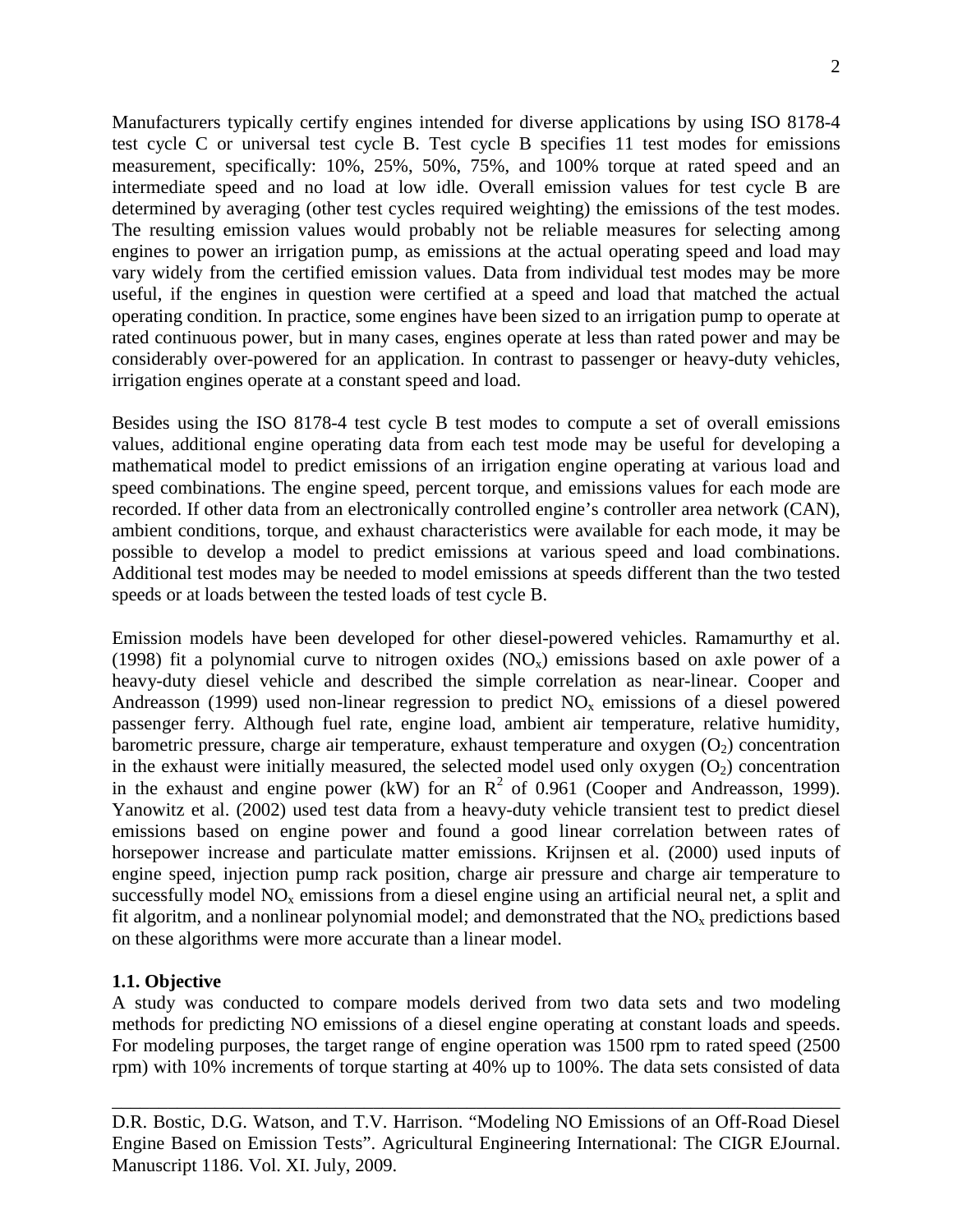obtained from test modes similar to the ISO 8178-4 test cycle B and an expanded set of test modes with additional loads and speeds. The data included engine operating conditions from the engine's CAN plus torque, emissions, and ambient condition sensors. The modeling methods used were linear multiple regression (LMR) and a nonlinear polynomial network (NPN). The results of the study provide comparative data on the relative suitability of the ISO 8178-4 test cycle B-type data and expanded data for predicting NO emissions of a diesel engine running at a constant load and speed.

ISO 8178 compliant emissions measuring equipment and controlled environment were not available for this study. Since this is an initial modeling study and results were not intended to be compared to emission certification data, this limitation was considered acceptable.

## **1.2. Nonlinear Polynomial Network Modeling**

NPN modeling is a non-parametric, self-organization approach in which underlying relationships of variables are automatically discovered by the NPN algorithm. In this context, a network is a function represented by the composition of many functions (Barron and Barron, 1988) (see Figure 1 for example network). NPN is closely related to the group method of data handling (GMDH) algorithm developed in Kiev, and first published by Ivakhnenko (1968). According to Farlow (1984), Ivakhnenko's work was prompted by the requirement of many mathematical models to know details about a system that are generally unknown. A method was needed that relied on objective methods rather than biases of the researchers (Farlow, 1984). Barron et al. (1984) described early polynomial network software development in the United States as based on the GMDH described by Ivakhnenko (1971).



Figure 1. Example of polynomial network with N symbolizing normalizing function, U symbolizing unitizing function, and single, double, and triple indicating the number of inputs in a network node.

NPN software based on GMDH-type algorithms have been described using various terms, including: polynomial network (Barron et al., 1984; Drake et al., 1994; Griffin et al., 1994; Kleinsteuber and Sepehri, 1996), abductory induction (Montgomery, 1989), abductive reasoning networks (Montgomery and Drake, 1991), and abductive polynomial network (Drake and Kim, 1997). More recently, polynomial network software have been classed as data mining tools

D.R. Bostic, D.G. Watson, and T.V. Harrison. "Modeling NO Emissions of an Off-Road Diesel Engine Based on Emission Tests". Agricultural Engineering International: The CIGR EJournal. Manuscript 1186. Vol. XI. July, 2009.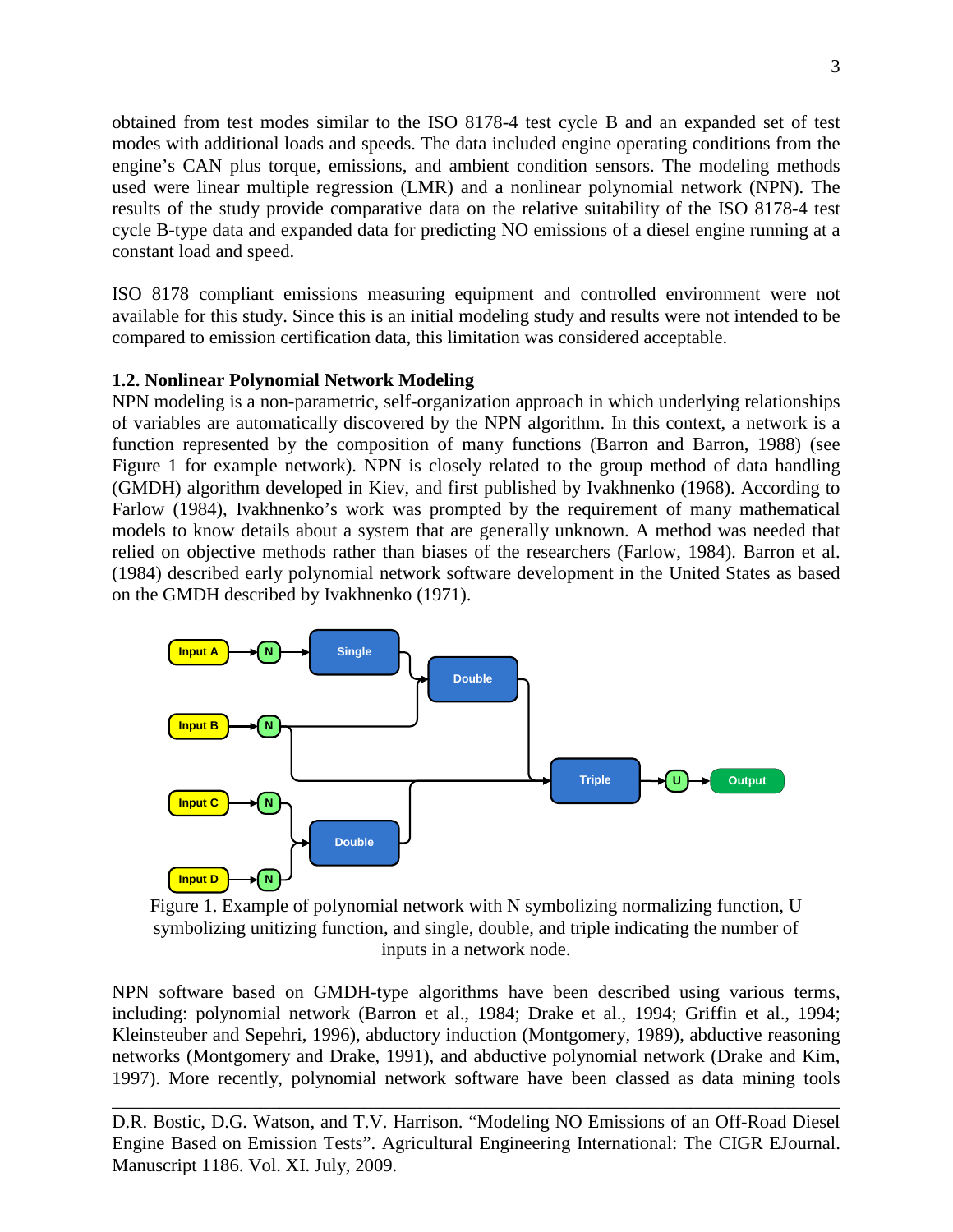(Agarwal, 1999; Kim, 2002; King et al., 1998; and Pyo et al., 2002). Polynomial networks have been used for a wide range of modeling applications, including: defense (Montgomery et al., 1990), financial (Stepanov, 1974; Kim, 2002), medical (Abdel-Aal and Mangoud, 1997; Griffin et al., 1994), process control (Silis and Rozenblit, 1976), and agriculture (Duffy and Franklin, 1975; Ivakhnenko et al., 1977; Lebow et al., 1984; Pachepsky and Rawls, 1999; Reddy and Pachepsky, 2000).

## **2. EQUIPMENT AND PROCEDURES**

## **2.1. Two emission tests**

Two different emission tests were conducted to collect NO and engine operating data for the purpose of comparing the resulting data in modeling NO. The first test was called ISO and was based on ISO 8178-4 (1996) test cycle B. The rated speed was 2500 rpm and an intermediate speed of 1500 rpm was selected. No-load tests were substituted for the 10% torque tests, since testing equipment would not support the low 10% of torque at both speeds. The 11 torque and engine speed combinations were replicated four times for a total of 44 tests. Although ISO 8178- 4 does not specify replications, they were added to provide additional data for modeling and model evaluation.

The second emissions test expanded on the ISO test and was called EXP. It was designed to provide more data points by testing loads at 10% intervals from 40% to 100% torque and using additional speed settings. Emissions data were collected while the diesel engine was operated at 0%, 25%, 40%, 50%, 60%, 70%, 80%, 90%, and 100% of torque for each engine speed of 1500, 1750, 2000, 2250, and 2500 (rated power) rpm. The 45 torque and engine speed combinations were replicated four times for a total of 180 tests. Other than the torque and speed combinations there were no other differences in equipment and procedures in collecting data for the ISO and EXP emissions tests.

## **2.2. Equipment**

A 2003 John Deere 4045T, 4.5 L, inline four cylinder, EPA Tier 2, turbocharged, electronically controlled diesel engine was used for the emissions tests. Peak torque was 394 Nm at 1400 rpm and rated power was 86 kW (77kW for continuous operation) at 2,500 rpm. This engine was equipped with a SAE J1939 (SAE, 2002) CAN. An Opto 22 SNAP Ultimate I/O programmable automation controller (PAC) was selected for data acquisition. Dearborn Group Technology's Dearborn Protocol Adapter (DPA) model DPA III/i was used to interface between the CAN and the PAC. The DPA was connected to a diagnostic port on the engine wiring harness and to a serial module controlled by the PAC. SAE J1939-71 (SAE, 2002) was referenced to interpret CAN signals and program the PAC to extract engine speed, throttle position, and fuel rate data. The PAC monitored CAN data at 500 ms intervals. Ambient conditions of humidity, temperature and atmospheric pressure were measured with sensors placed within 4 m of the engine and connected to the PAC for data acquisition. This equipment configuration was previously described by Hogan et al. (2007) and Watson et al. (2008).

An M&W P-400B hydraulic dynamometer was used to provide an engine load. A Lebow TMS 9000 torque measurement system was used to measure torque. The system consisted of a rotating

D.R. Bostic, D.G. Watson, and T.V. Harrison. "Modeling NO Emissions of an Off-Road Diesel Engine Based on Emission Tests". Agricultural Engineering International: The CIGR EJournal. Manuscript 1186. Vol. XI. July, 2009.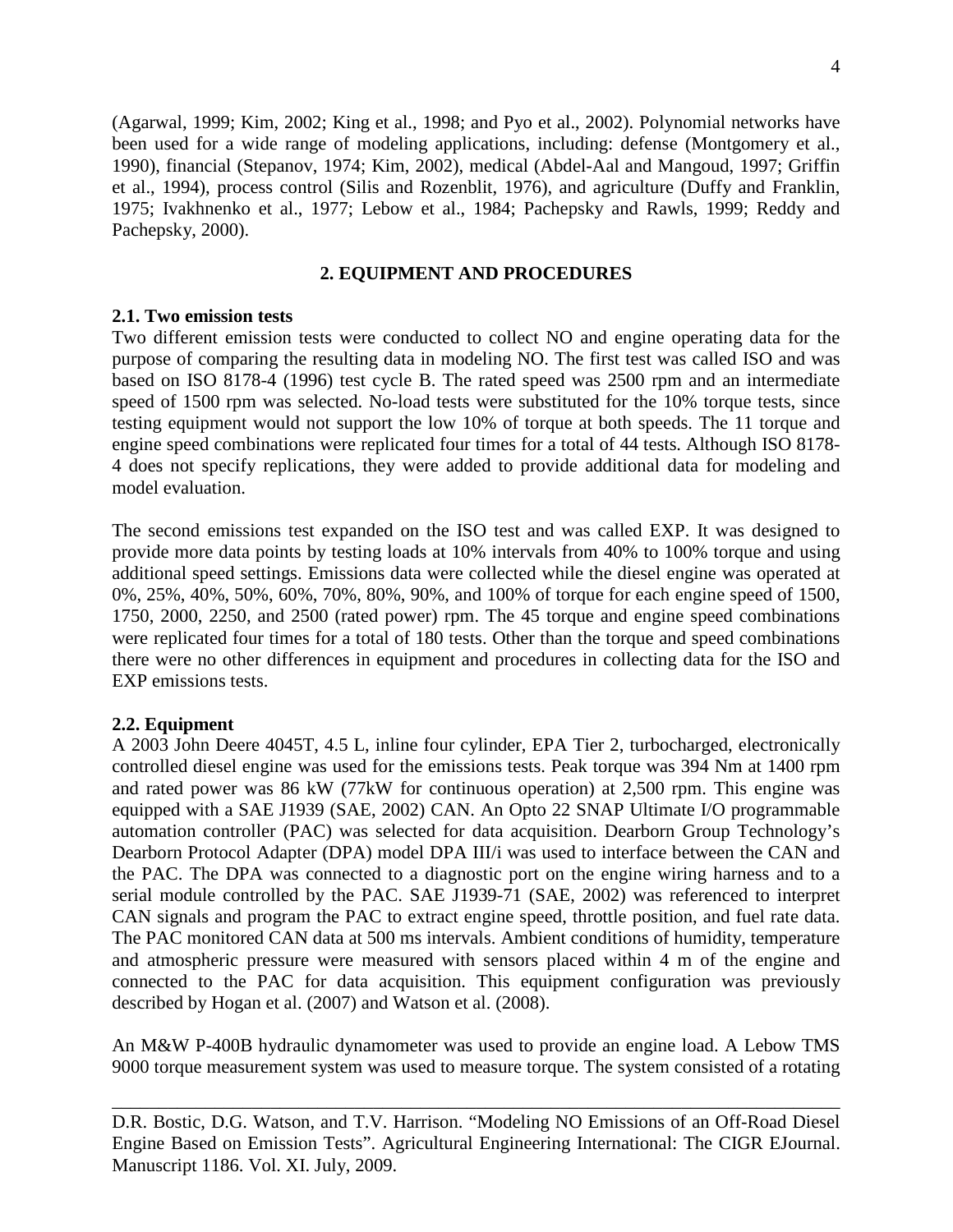5

torque sensor, mounted between the engine flywheel and the dynamometer driveshaft, and a signal processing module. The output of the signal processing module was connected to the PAC. For no-load tests, the dynamometer driveshaft was disconnected from the torque sensor.

Exhaust emissions were collected and analyzed by an Infrared Industries FGA4000XD gas analyzer (GA). The GA used a chemical cell to measure NO. The GA also measured exhaust temperature, pressure, and air to fuel ratio. Exhaust gasses were collected by connecting a tube to the exhaust system upstream from the muffler. GA output was connected to the PAC. The GA measured NO in parts per million (ppm) and units of g/kWh were calculated as specified by Infrared Industries.

ISO 8178-4 (ISO, 1996) specified the test time for each mode be no less than 10 minutes. This included seven minutes for engine adjustment and stabilization and a minimum of three minutes for data collection. For this study, a minimum of five minutes was used to adjust the engine speed and load, and allow the engine to stabilize. Once the engine stabilized at the desired settings, two additional minutes passed before a data collection period of eight minutes started.

LabVIEW (National Instruments, 2003) was programmed to provide a user interface to the data monitored by the PAC, to collect the data at the specified time intervals, and store the data from each test mode in a comma-separated values file. The LabVIEW program was installed on a computer and used by the operator to control data collection. OPC (object linking and embedding for process control) server software was used to transfer data between the PAC and OPC client of LabVIEW. This system provided real-time data access with updates as frequent as 200 ms. The LabVIEW program automatically recorded CAN, torque, ambient condition, and GA data at 30 second intervals during an eight minute test run. After each test mode ended, the data points were averaged.

SAE standard J1939-71 defined variables potentially available on the CAN (SAE, 2002). Eight variables were available that were related to engine performance. These were included in the 18 variables measured or calculated for the emissions tests (see Table 1).

D.R. Bostic, D.G. Watson, and T.V. Harrison. "Modeling NO Emissions of an Off-Road Diesel Engine Based on Emission Tests". Agricultural Engineering International: The CIGR EJournal. Manuscript 1186. Vol. XI. July, 2009.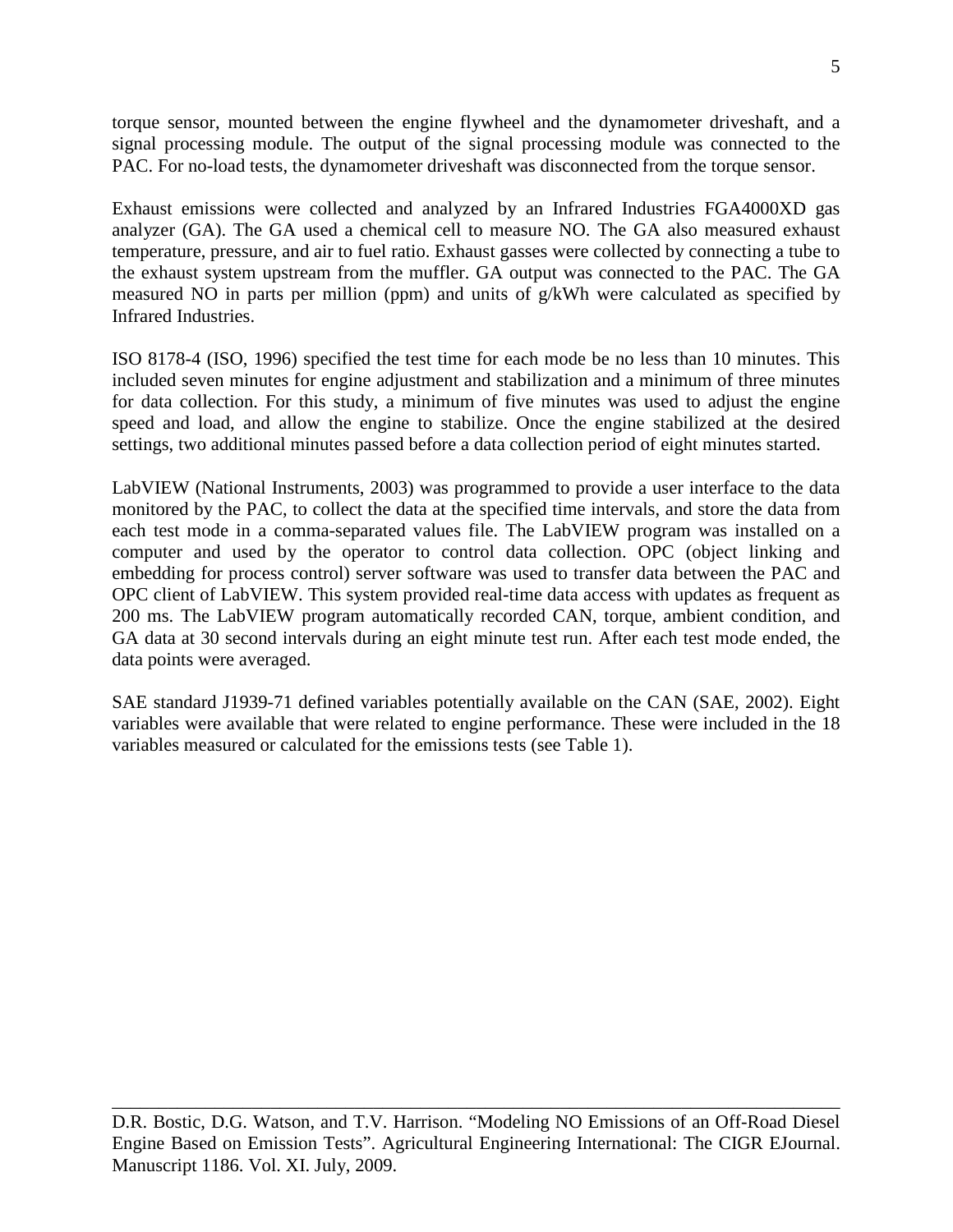| <b>Variable Name</b>                      | Source            |
|-------------------------------------------|-------------------|
| Engine speed (rpm)                        | $CAN^*$           |
| Percent torque                            | <b>CAN</b>        |
| Percent load                              | <b>CAN</b>        |
| Percent friction                          | <b>CAN</b>        |
| Fuel rate $(l/h)$                         | <b>CAN</b>        |
| Engine fuel temperature $(\text{deg } C)$ | <b>CAN</b>        |
| Coolant temperature (deg C)               | <b>CAN</b>        |
| Intake manifold temperature (deg C)       | <b>CAN</b>        |
| Torque (Nm)                               | Lebow TMS 9000    |
| Power (kW)                                | Calculated        |
| Ambient temperature (deg C)               | Opto 22 ICTD      |
| Relative humidity (%)                     | Honeywell HIH3610 |
| Barometric pressure (mbar)                | Novalynx WS16BP   |
| Exhaust temperature $(\text{deg } C)$     | <b>GA</b>         |
| Exhaust pressure (kPa)                    | <b>GA</b>         |
| Air to fuel ratio                         | GA                |
| $NO$ (ppm)                                | <b>GA</b>         |
| NO(g/kWh)                                 | Calculated        |

Table 1. Variables measured and calculated during engine emissions tests and used for modeling.

\* CAN variables may be direct sensor readings or inferred values. Percentage values and fuel rate are typically inferred values based on other data available in the engine controller.

### **2.3. Modeling procedures**

The data from the two emissions tests were combined into three files for modeling. All data from replications one, two, and three of the ISO tests were combined into one file for the ISO training data. Likewise, all data from replications one, two, and three of the EXP tests were combined into one file for the EXP training data. Data from replication four of both the ISO and EXP tests were combined into one file for the evaluation data set. The first 16 variables from Table 1 were used as independent variables (inputs) and NO in g/kWh was the dependent (output) variable. Although the resulting training sample sizes ( $n = 33$  for ISO and  $n = 135$  for EXP) are relatively small for LMR and are expected to result in over fitting, the LMR models are included as a comparison to the NPN models—which have been found to be more efficient than LMR with small sample sizes (Stepanov, 1974).

SAS® 9.1 (SAS, 2007) was used to compute correlation and regression coefficients and significance ( $\alpha$  = 0.05) for the 16 inputs to NO. SAS® 9.1 (SAS, 2007) model selection methods of highest  $R^2$ , highest adjusted  $R^2$ , and stepwise regression were used for each of the ISO and EXP training data. Models based on the three selection methods were applied to the evaluation data to predict NO and the best model based on highest  $R^2$  and lowest root mean squared error (RMSE) was selected for each of the ISO and EXP training data.

D.R. Bostic, D.G. Watson, and T.V. Harrison. "Modeling NO Emissions of an Off-Road Diesel Engine Based on Emission Tests". Agricultural Engineering International: The CIGR EJournal. Manuscript 1186. Vol. XI. July, 2009.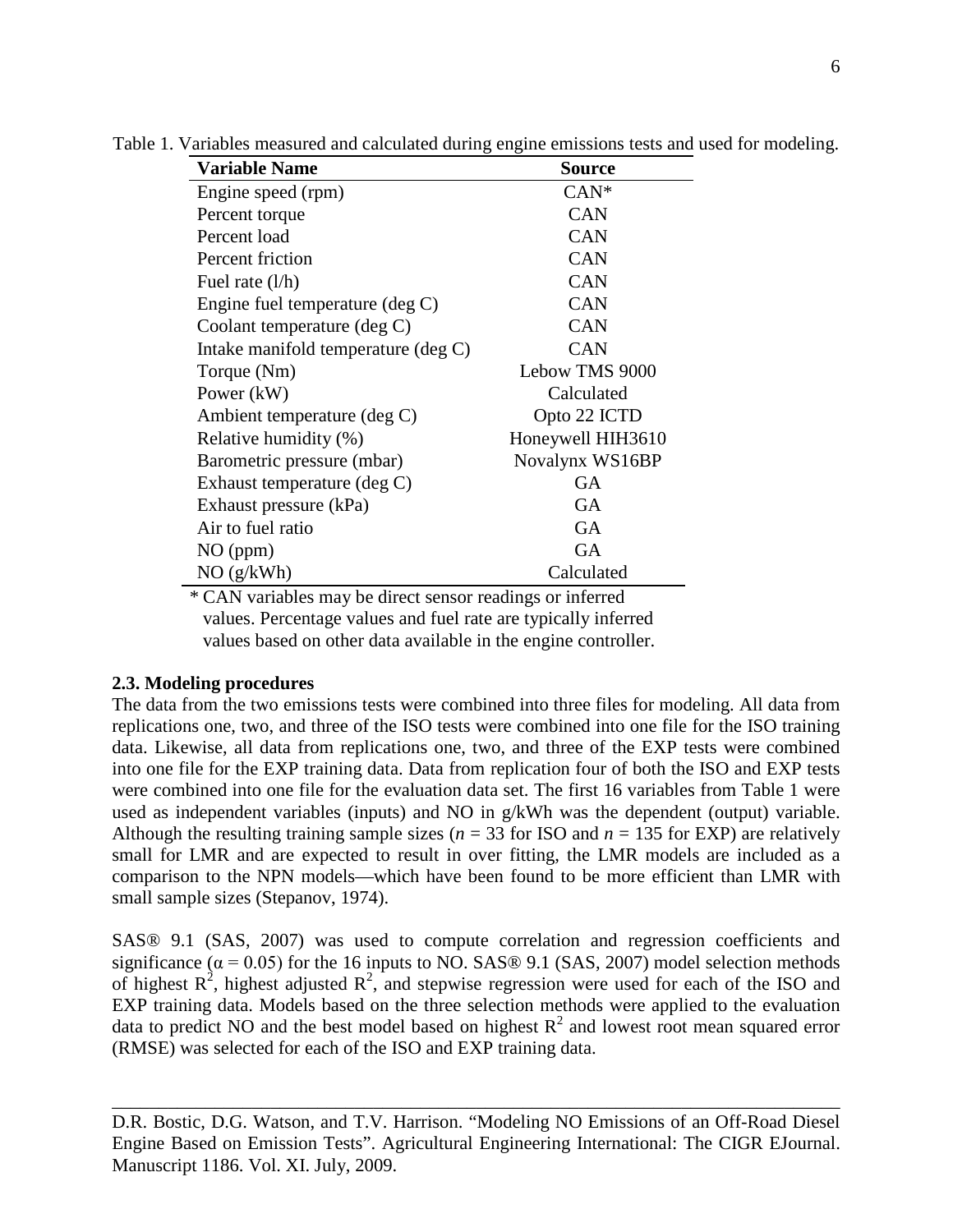Two NPN models were developed—one each for the ISO training and EXP training data. ModelQuest® (MarketMiner, 2004) software was used to complete the steps to derive the NPN model. ModelQuest software has been used by other researchers, including Abdel-Aal and Mangoud (1997), Agarwal (1999), Cerullo and Cerullo (2006), Kim (2002), and Reddy and Pachepsky (2000).

The NPN was calculated one layer at a time. The initial (or input) layer consisted of normalizing each of the 16 inputs to a mean of zero and standard deviation of one. For each subsequent layer of the network, each possible combination of inputs from the prior layer was combined into third order polynomial equations with each combination of single, double, and triple inputs, using the following equations (Montgomery, 1989).

$$
Single = w_0 + w_1 x_1 + w_2 x_1^2 + w_3 x_1^3
$$
 (1)

Double = 
$$
w_0 + w_1x_1 + w_2x_2 + w_3x_1^2 + w_4x_2^2 + w_5x_1x_2 + w_6x_1^3 + w_7x_2^3
$$
 (2)

Triple = 
$$
w_0 + w_1x_1 + w_2x_2 + w_3x_3 + w_4x_1^2 + w_5x_2^2 + w_6x_3^2 + w_7x_1x_2 + w_8x_1x_3 + w_9x_2x_3 + w_{10}x_1x_2x_3 + w_{11}x_1^3 + w_{12}x_2^3 + w_{13}x_3^3
$$
 (3)

where:

 $w<sub>i</sub>$  is a coefficient to be determined  $x_i$  is an input variable Single is an equation with one input variable Double is an equation with two input variables Triple is an equation with three input variables

Predicted squared error was used as the selection criterion. Barron (1984) defined PSE as consisting of a squared error term based on the training data and an overfit penalty term as follows.

$$
PSE = TSE + 2\sigma_p^2 K/N
$$
 (4)

where:

K is the number of coefficients estimated to minimize TSE

N is the number of training observations

 $\sigma_p^2$  is the prior estimate of true error variance

TSE is the training squared error

PSE is the predicted squared error

PSE was applied to each of the single, double, and triple equations, along with inputs from the prior layer and original inputs to select the best predictors for input to the next level. The selection criterion was also applied to the resulting network. Until the selection criterion for the network was met, additional layers were added to the network using inputs calculated in the prior layer. As each coefficient was added to reduce the error of the NPN, the over fit penalty increased. The over fit penalty was designed to keep a model from over fitting the training data

D.R. Bostic, D.G. Watson, and T.V. Harrison. "Modeling NO Emissions of an Off-Road Diesel Engine Based on Emission Tests". Agricultural Engineering International: The CIGR EJournal. Manuscript 1186. Vol. XI. July, 2009.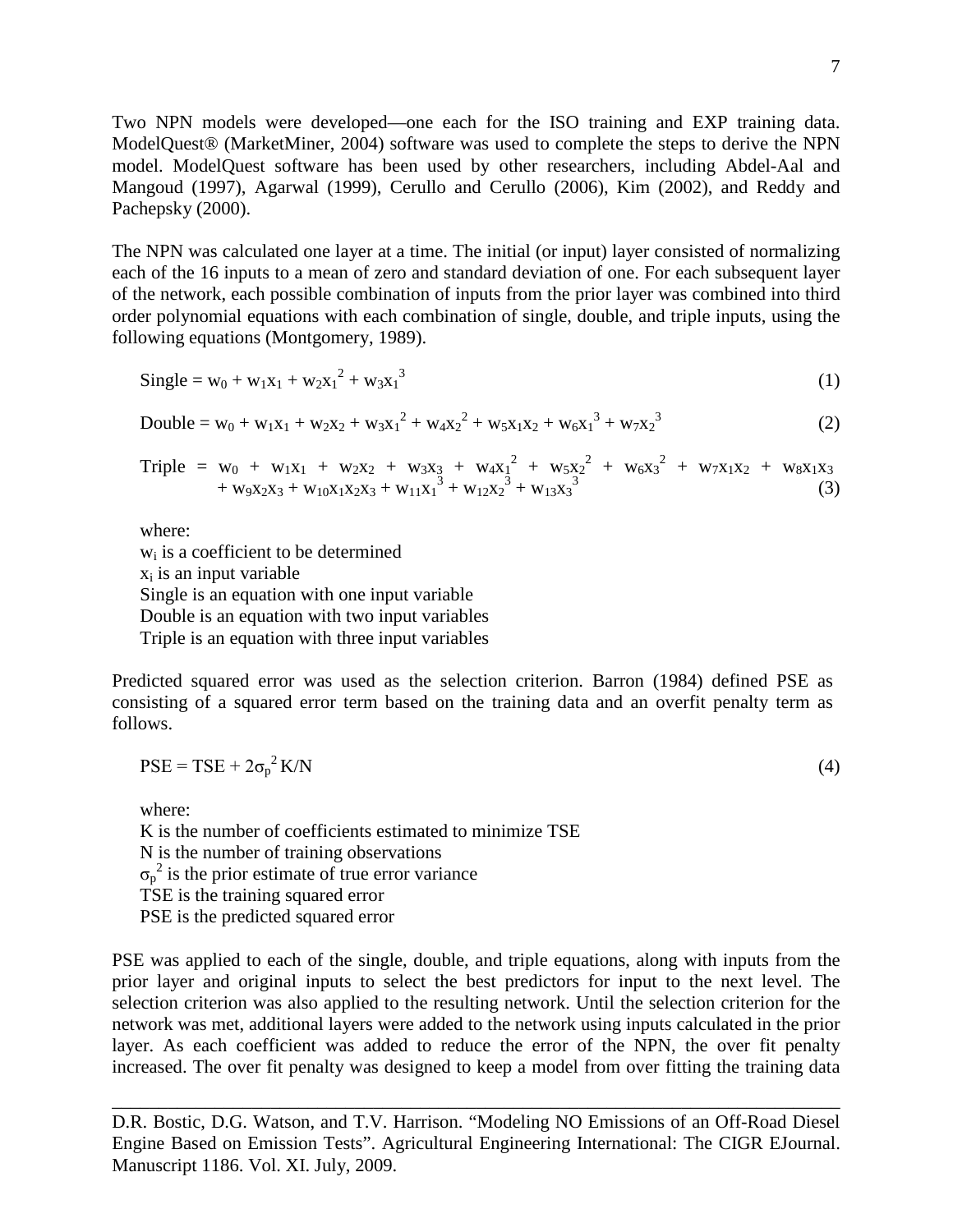to the extent that it performs poorly on future observations. Once PSE for a layer increased from the prior layer, the NPN from the prior layer was selected as the best model. The resulting value (normalized NO) was converted to units of g/kWh.

Each of the NPN models was evaluated with the same evaluation data set as the LMR models. The models were compared based on coefficient of determination  $(R^2)$ , average error, and maximum error. Paired t-tests were also used to determine if absolute error was different between paired models.

### **3. RESULTS AND DISCUSSION**

#### **3.1. Variable correlations**

Data from each of the ISO and EXP training data sets were analyzed using correlation. Table 2 lists the input variable names and correlation coefficients for each set of training data. For the ISO training data, correlations for 9 of the 16 input variables with NO were significant at  $p <$ 0.0001, with 5 additional inputs significant at  $p < 0.05$ . Only atmospheric pressure and exhaust pressure were not significant. Correlations of the EXP training data found 9 of the 16 input variables significant at  $p < 0.0001$ , with two additional inputs significant at  $p < 0.05$ . The five EXP training data inputs that were not significantly correlated to NO included the two from the ISO training data, plus engine speed, percent friction, and relative humidity.

| TOT CACH OF the HOO and EZXI THAIHING GATA SCIS. |                 |                                     |            |  |  |  |  |
|--------------------------------------------------|-----------------|-------------------------------------|------------|--|--|--|--|
|                                                  | <b>Raw Data</b> | <b>Correlation Coefficients (r)</b> |            |  |  |  |  |
| <b>Variable Name</b>                             | Range           | <b>ISO</b>                          | <b>EXP</b> |  |  |  |  |
| Engine speed (rpm)                               | $800 - 2516$    | $-0.51*$                            | $-0.07$    |  |  |  |  |
| Percent torque                                   | $9 - 90$        | $-0.66**$                           | $-0.54**$  |  |  |  |  |
| Percent load                                     | $10 - 100$      | $-0.67**$                           | $-0.53**$  |  |  |  |  |
| Percent friction                                 | $10 - 17$       | $-0.37*$                            | $-0.06$    |  |  |  |  |
| Fuel rate $(l/h)$                                | $0.76 - 26.0$   | $-0.66**$                           | $-0.50**$  |  |  |  |  |
| Engine fuel temperature $(\deg C)$               | $32 - 61$       | $-0.70**$                           | $-0.24*$   |  |  |  |  |
| Coolant temperature (deg C)                      | $76 - 86$       | $-0.56*$                            | $-0.47**$  |  |  |  |  |
| Intake manifold temp $(\text{deg } C)$           | $21 - 150$      | $-0.65**$                           | $-0.47**$  |  |  |  |  |
| Torque (Nm)                                      | $2.9 - 426.5$   | $-0.66**$                           | $-0.53**$  |  |  |  |  |
| Power (kW)                                       | $0.3 - 93.7$    | $-0.67**$                           | $-0.52**$  |  |  |  |  |
| Ambient temperature (deg C)                      | $17 - 35$       | $-0.78**$                           | $-0.45**$  |  |  |  |  |
| Relative humidity (%)                            | $9 - 32$        | $0.71**$                            | 0.12       |  |  |  |  |
| Atmospheric pressure (mbar)                      | $29.29 - 29.62$ | 0.05                                | $-0.12$    |  |  |  |  |
| Exhaust temperature (deg C)                      | $27 - 50$       | $-0.47*$                            | $-0.27*$   |  |  |  |  |
| Exhaust pressure (kPa)                           | $748 - 759$     | $-0.06$                             | $-0.14$    |  |  |  |  |
| Air to fuel ratio                                | $18.4 - 49.9$   | $0.56*$                             | $0.41**$   |  |  |  |  |

Table 2. Correlation coefficient of each explanatory variable to NO (g/kWh) for each of the ISO and EXP training data sets.

\* Correlation coefficient was significant  $(\alpha = 0.05)$  with  $p < 0.05$ .

\*\* Correlation coefficient was significant  $(\alpha = 0.05)$  with  $p < 0.0001$ .

D.R. Bostic, D.G. Watson, and T.V. Harrison. "Modeling NO Emissions of an Off-Road Diesel Engine Based on Emission Tests". Agricultural Engineering International: The CIGR EJournal. Manuscript 1186. Vol. XI. July, 2009.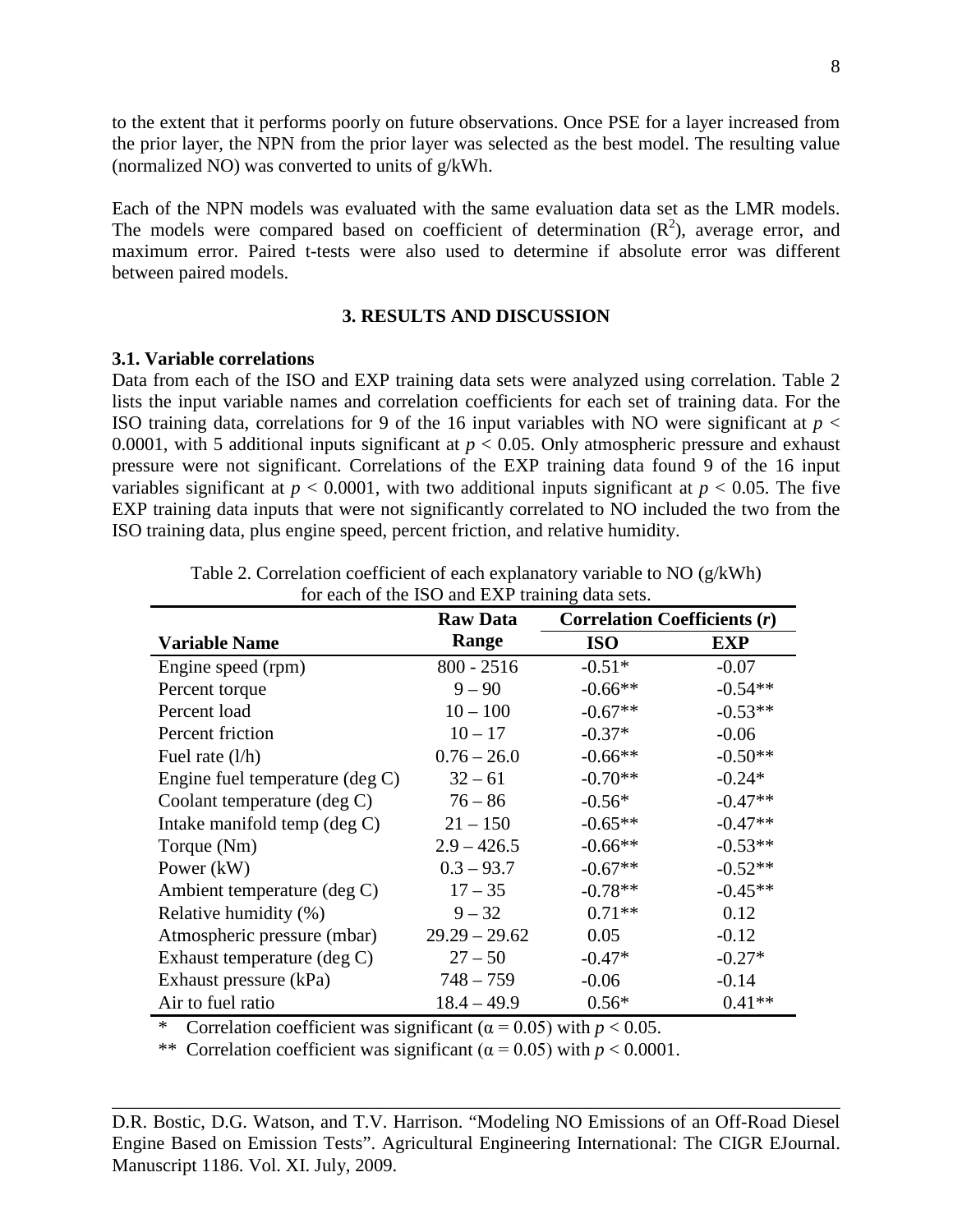Correlations of each input variable to NO were stronger for the smaller ISO training data set with the exception of atmospheric pressure and exhaust pressure. For the ISO data, the strongest correlations were ambient temperature, relative humidity, and engine fuel temperature with correlations in the absolute value range of 0.70 to 0.78. For the EXP data, the five strongest correlations of -0.50 to -0.54 were for percent torque, percent load, torque, power, and fuel rate.

Strong correlations were expected between pairs of the available inputs such as torque, percent torque, percent load, and power. Table 3 indicates pairs of input variables with an absolute correlation coefficient greater than 0.90 in either the ISO or EXP data set.

|                            | <b>Engine</b> speed | Percent torque | Percent load | Percent friction | Fuel rate | Intake manifold<br>temperature<br>temperature<br><b>Engine fuel</b> | Torque | Power | Air to fuel ratio |
|----------------------------|---------------------|----------------|--------------|------------------|-----------|---------------------------------------------------------------------|--------|-------|-------------------|
|                            |                     |                |              |                  |           |                                                                     |        |       |                   |
| Engine speed               |                     |                |              | X                |           | $\mathbf X$                                                         |        |       |                   |
| Percent torque             |                     |                | X            |                  | X         |                                                                     | X      | X     | X                 |
| Percent Load               |                     | X              |              |                  | X         | X                                                                   | X      | X     | X                 |
| Percent friction           | X                   |                |              |                  |           |                                                                     |        |       |                   |
| Fuel rate                  |                     | X              | X            |                  |           | X                                                                   |        | X     |                   |
| Engine fuel<br>temperature | X                   |                |              |                  |           |                                                                     |        |       |                   |
| Intake manifold            |                     |                |              |                  |           |                                                                     |        |       |                   |
| temperature                |                     |                | X            |                  | X         |                                                                     |        | X     |                   |
| Torque                     |                     | X              | X            |                  |           |                                                                     |        | X     | X                 |
| Power                      |                     | X              | X            |                  | X         | X                                                                   | X      |       |                   |
| Air to fuel ratio          |                     | X              | X            |                  |           |                                                                     | X      |       |                   |
|                            |                     |                |              |                  |           |                                                                     |        |       |                   |

Table 3. Pairs of input variables (marked by X) with an absolute correlation coefficient greater than 0.90 in either the ISO or EXP training data set.

### **3.2. Linear multiple regression (LMR) models**

LMR was used to fit an equation to the combination of the 16 input variables to predict NO. For both the ISO and EXP data sets, the LMR model selection method using the highest  $R^2$  resulted in a higher  $R^2$  and lower RMSE, when applied to the evaluation data, that the models from the highest adjusted  $R^2$  or the stepwise selection methods. For the ISO data set, the resulting LMR equation accounted for approximately 94% of observed variance in NO in the training data  $(F_{16,16} = 14.68, p < 0.0001,$  adjusted  $R^2 = 0.87$ ). Table 4 lists the regression coefficients and standardized coefficients for each input. Inputs of percent load, percent torque, power, intake manifold temperature, engine fuel temperature, and torque had the highest weights, but none of the weights were considered significant at  $p < 0.05$ .

D.R. Bostic, D.G. Watson, and T.V. Harrison. "Modeling NO Emissions of an Off-Road Diesel Engine Based on Emission Tests". Agricultural Engineering International: The CIGR EJournal. Manuscript 1186. Vol. XI. July, 2009.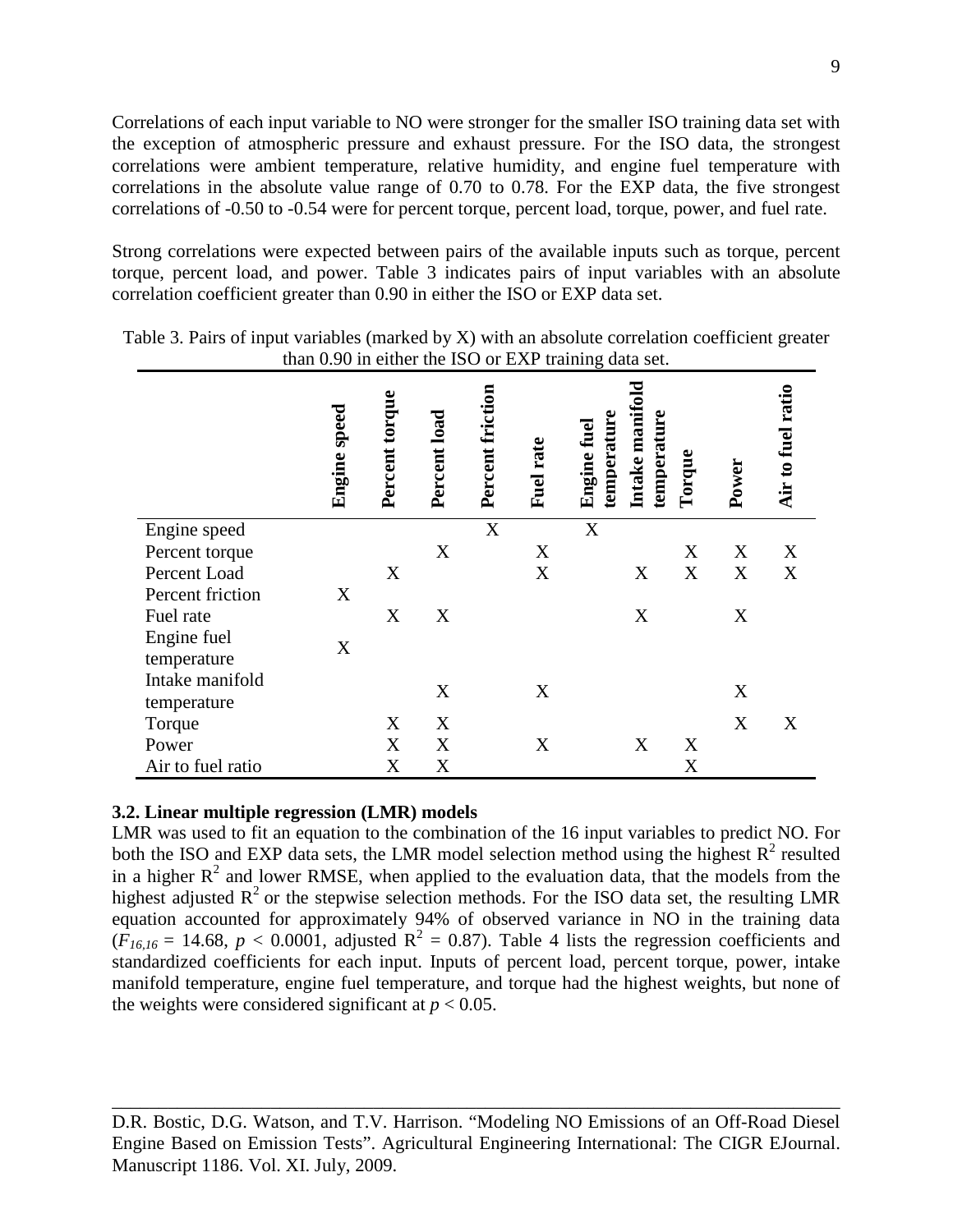|                                 | u anning uata scus.            |            |                                  |            |  |
|---------------------------------|--------------------------------|------------|----------------------------------|------------|--|
|                                 | <b>Regression Coefficients</b> |            | <b>Standardized Coefficients</b> |            |  |
| <b>Variable Name</b>            | <b>ISO</b>                     | <b>EXP</b> | <b>ISO</b>                       | <b>EXP</b> |  |
| y-intercept                     | 1078.931                       | 404.158*   | $\overline{0}$                   | $\theta$   |  |
| Engine speed (rpm)              | $-0.003$                       | 0.005      | $-0.362$                         | 0.433      |  |
| Percent torque                  | $-0.457$                       | $-0.099$   | $-2.642$                         | $-0.567$   |  |
| Percent load                    | 0.455                          | 0.191      | 3.068                            | 1.264      |  |
| Percent friction                | 0.957                          | $-1.832$   | 0.612                            | $-0.993$   |  |
| Fuel rate $(l/h)$               | 0.134                          | $-2.473$   | 0.213                            | $-3.840$   |  |
| Engine fuel temperature (deg C) | $-0.863$                       | $-0.260*$  | $-1.196$                         | $-0.304$   |  |
| Coolant temperature (deg C)     | $-0.343$                       | $-0.546*$  | $-0.189$                         | $-0.240$   |  |
| Intake manifold temp (deg C)    | 0.173                          | $0.464**$  | 1.455                            | 3.954      |  |
| Torque (Nm)                     | $-0.039$                       | $-0.084$   | $-1.139$                         | $-2.538$   |  |
| Power $(kW)$                    | $-0.285$                       | 0.223      | $-1.730$                         | 1.429      |  |
| Ambient temperature (deg C)     | 0.446                          | $-0.210$   | 0.334                            | $-0.174$   |  |
| Relative humidity (%)           | 0.417                          | $-0.245*$  | 0.172                            | $-0.294$   |  |
| Atmospheric pressure (mbar)     | $-1.474$                       | $-0.113$   | $-0.384$                         | $-0.075$   |  |
| Exhaust temperature (deg C)     | $-0.613$                       | $-0.267$   | $-0.313$                         | $-0.215$   |  |
| Exhaust pressure (kPa)          | 0.633                          | $-0.265$   | 0.131                            | $-0.174$   |  |
| Air to fuel ratio               | $-0.324$                       | $-0.035$   | $-0.808$                         | $-0.094$   |  |

Table 4. Regression coefficients and standardized coefficients for each of the ISO and EXP training data sets.

Regression coefficient significant ( $\alpha$  = 0.05) with *p* < 0.05.

\*\* Regression coefficient significant  $(\alpha = 0.05)$  with  $p < 0.0001$ .

For the EXP data set, the resulting LMR equation accounted for approximately 60% of observed variance in NO ( $F_{16,118} = 11.23$ ,  $p < 0.0001$ , adjusted  $R^2 = 0.55$ ). Table 4 lists the regression coefficients and standardized coefficients for each input. Inputs of intake manifold temperature, fuel rate, torque, power, and percent load had the five highest weights. The intake manifold temperature coefficients was significant at  $p < 0.0001$ . Regression coefficients for engine fuel temperature, coolant temperature, relative humidity, and y intercept were also significant at  $p <$ 0.05.

The respective regression equations of the ISO and EXP training data were applied to the evaluation data to predict NO. Table 5 summarizes the  $\mathbb{R}^2$ , mean absolute error, and maximum absolute error of each model applied to the training data and evaluation data.

D.R. Bostic, D.G. Watson, and T.V. Harrison. "Modeling NO Emissions of an Off-Road Diesel Engine Based on Emission Tests". Agricultural Engineering International: The CIGR EJournal. Manuscript 1186. Vol. XI. July, 2009.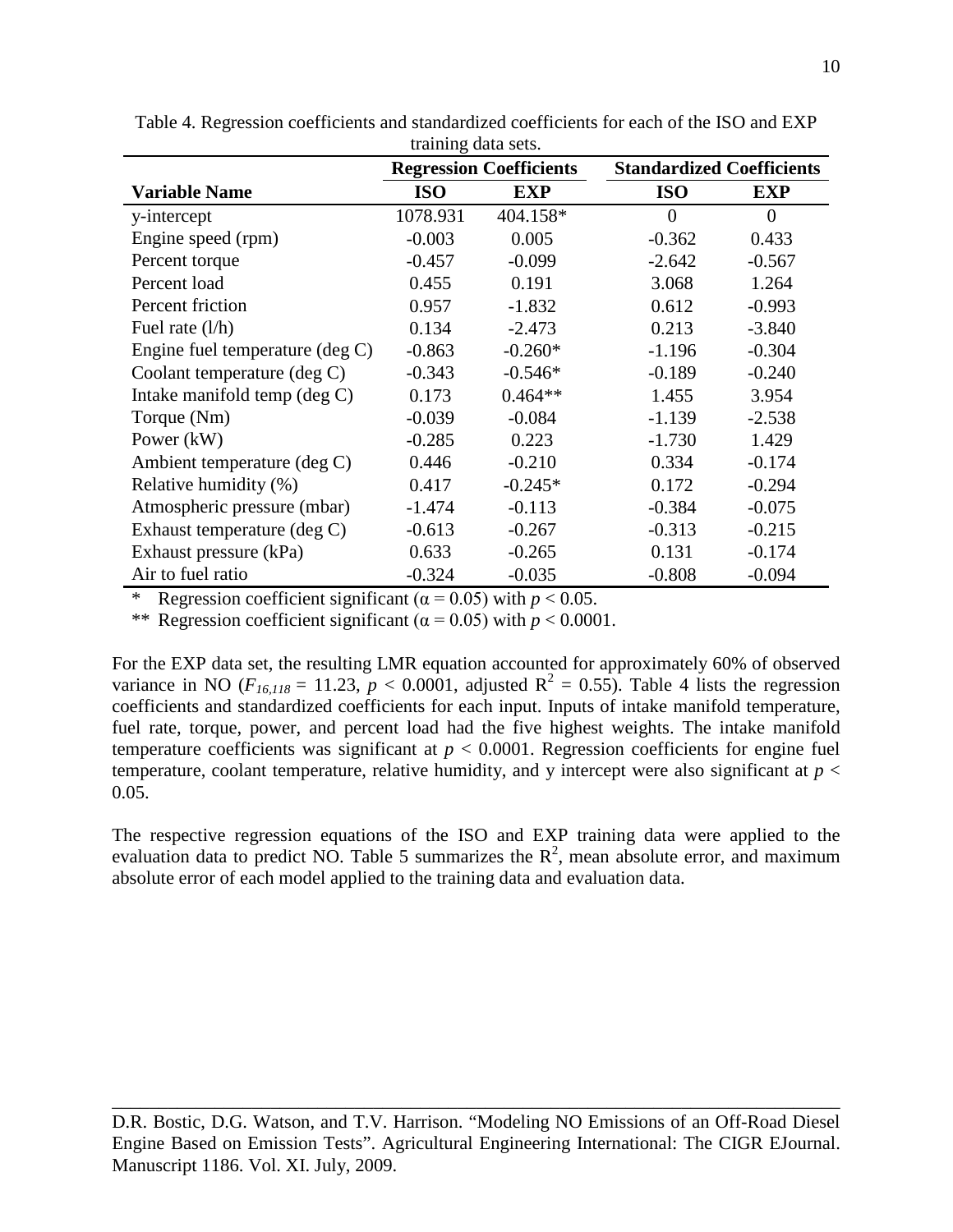|            |                                                    | <b>Training Data**</b> |                                                |                                                   | <b>Evaluation Data***</b> |                                                |                                                   |  |
|------------|----------------------------------------------------|------------------------|------------------------------------------------|---------------------------------------------------|---------------------------|------------------------------------------------|---------------------------------------------------|--|
| Data Set   | <b>Model</b><br><b>Strategy</b>                    | $\mathbf{R}^2*$        | <b>Mean</b><br><b>Absolute</b><br><b>Error</b> | <b>Maximum</b><br><b>Absolute</b><br><b>Error</b> | $\mathbf{R}^2*$           | <b>Mean</b><br><b>Absolute</b><br><b>Error</b> | <b>Maximum</b><br><b>Absolute</b><br><b>Error</b> |  |
| <b>ISO</b> | Linear<br>Multiple<br>Regression<br>(LMR)          | 0.94                   | 3.20                                           | 11.24                                             | 0.51                      | 3.84                                           | 19.83                                             |  |
| <b>ISO</b> | Nonlinear<br>Polynomial<br><b>Network</b><br>(NPN) | 0.99                   | 0.47                                           | 1.84                                              | 0.81                      | 2.79                                           | 20.04                                             |  |
| <b>EXP</b> | Linear<br>Multiple<br>Regression<br>(LMR)          | 0.60                   | 1.59                                           | 15.13                                             | 0.73                      | 3.00                                           | 21.12                                             |  |
| <b>EXP</b> | Nonlinear<br>Polynomial<br><b>Network</b><br>(NPN) | 0.96                   | 0.46                                           | 6.25                                              | 0.95                      | 1.15                                           | 8.18                                              |  |

Table 5. Comparative performance of LMR and NPN models derived from each of ISO and EXP training data sets and the evaluation data.

\* Coefficient of determination between actual and predicted NO for the respective data set.

\*\* Actual NO (g/kWh) values in the ISO data set ranged from 1.27 to 18.55 with a mean of 4.50 and standard deviation of 4.90. Actual NO values in the EXP data set ranged from 0.01 to 29.17 with a mean of 2.86 and a standard deviation of 3.99.

\*\*\* The actual NO (g/kWh) values in the evaluation data set ranged from 1.32 to 35.89 with a mean of 5.34 and a standard deviation of 7.53.

When applied to the evaluation data, the  $R^2$  for the LMR model based on the ISO training data dropped from 0.94 to 0.51. This model was able to explain only half the variation in the evaluation data. Mean absolute error and maximum absolute error increased by multiples of 1.2 and 1.8, respectively, for the evaluation data compared to the training data. Although the ISO training data alone resulted in a strong linear relationship, the model was over-trained and was not as effective at predicting the evaluation data with the additional engine operating conditions. Results of this model indicated ISO 8178-4 test cycle B-type tests modes alone would not be sufficient to model the target range of engine operation.

The  $R^2$  for the EXP based LMR model increased from 0.60 for the training data to 0.73 for the evaluation data. This was the only model to explain more of the variance of NO for the evaluation data than the training data. For the EXP based model, mean and maximum absolute error increased by multiples of 1.9 and 1.4, respectively, when applied to the evaluation data. When comparing mean absolute error of the LMR models applied to the evaluation data, the

D.R. Bostic, D.G. Watson, and T.V. Harrison. "Modeling NO Emissions of an Off-Road Diesel Engine Based on Emission Tests". Agricultural Engineering International: The CIGR EJournal. Manuscript 1186. Vol. XI. July, 2009.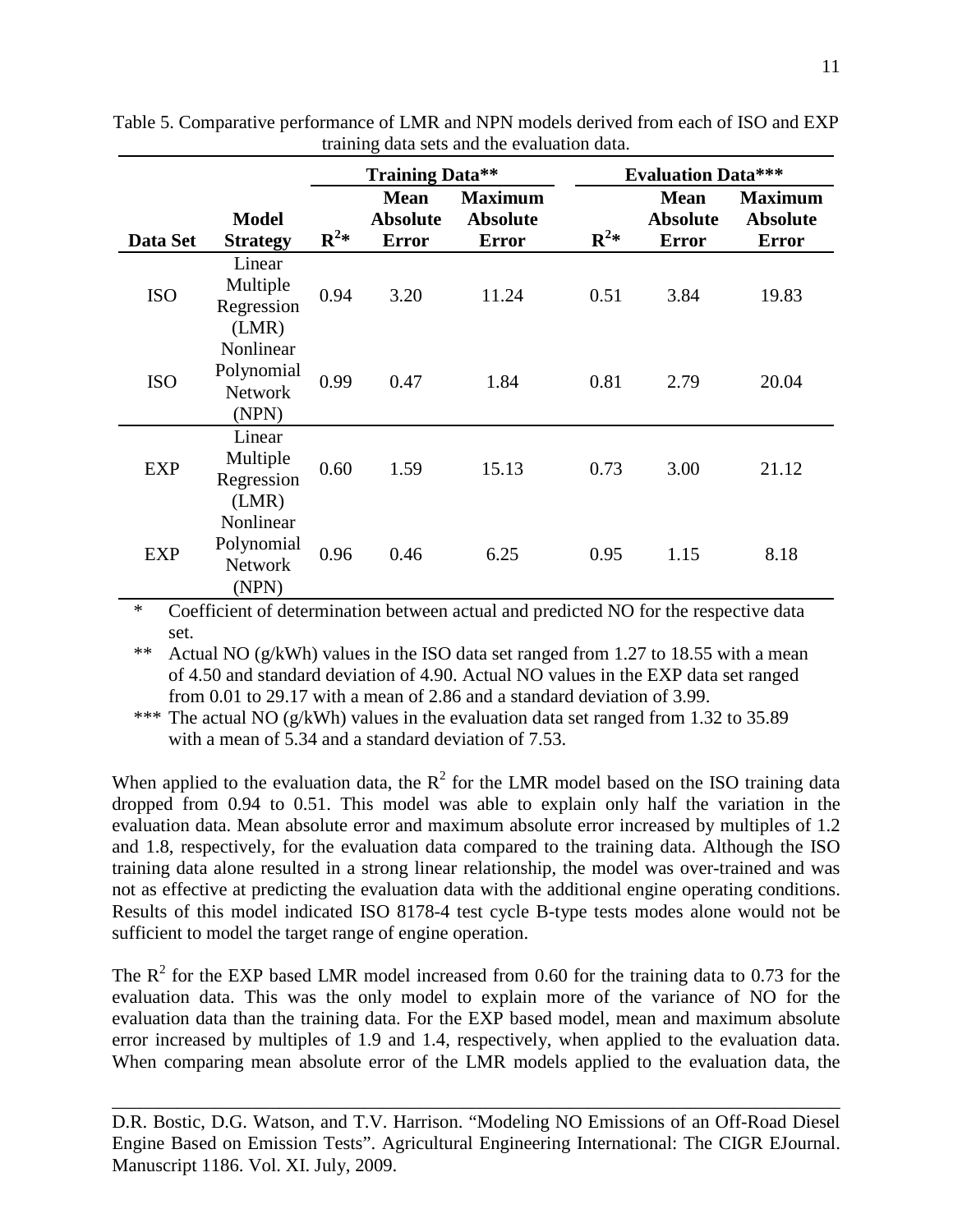model based on the EXP data had a significantly lower error  $(t_{(55)} = 2.736; p = .0084)$ . The additional test modes in the EXP training data resulted in a better model than the ISO-based LMR model, but still left 27% of the variation of NO unexplained.

#### **3.3. Nonlinear polynomial network (NPN) models**

The ISO training data were used to develop a NPN model to fit an equation to NO based on the 16 input variables. The resulting NPN is depicted in Figure 2. Of the 16 input variables, only torque, engine fuel temperature, and exhaust temperature were used by the resulting polynomial network to describe the variability in NO. The predicting network accounted for approximately 99% of the observed variance in NO and consisted of the following network of equations:

$$
T_n = -1.2661 + 0.0071 * T \tag{5}
$$

$$
FT_n = -6.7894 + 0.1473 * FT
$$
 (6)

$$
EX_n = -17.6296 + 0.4001 * EX
$$
 (7)

$$
TR = -0.7817 + 0.5391 * T_n^2 - 0.2811 * T_n^3 - 0.2612 * T_n * FT_n^2 + 0.3318 * EX_n^2
$$
  
- 0.1478 \* EX\_n<sup>3</sup> (8)

$$
NO = 4.4988 + 4.896 * TR
$$
 (9)

where:

 $T_n$  is normalized torque

T is observed torque (Nm)

 $FT<sub>n</sub>$  is normalized engine fuel temperature

FT is observed engine fuel temperature  $(^{\circ}C)$ 

 $EX_n$  is normalized exhaust temperature

EX is observed exhaust temperature  $(^{\circ}C)$ 

TR is the intermediate output of a network node with three inputs

NO is nitrogen oxide emissions (g/kWh).





D.R. Bostic, D.G. Watson, and T.V. Harrison. "Modeling NO Emissions of an Off-Road Diesel Engine Based on Emission Tests". Agricultural Engineering International: The CIGR EJournal. Manuscript 1186. Vol. XI. July, 2009.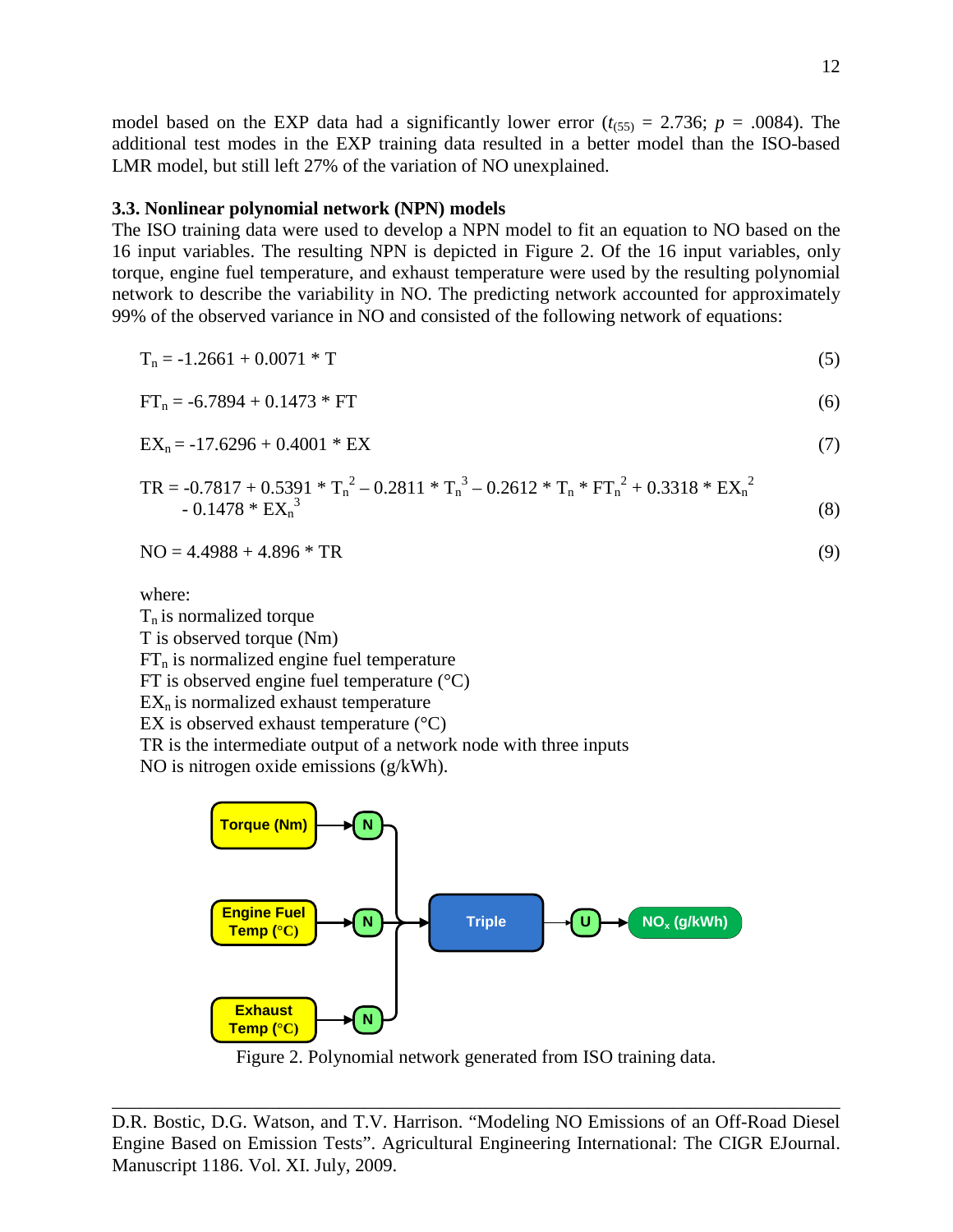The EXP training data were likewise used to develop a NPN model to fit an equation to NO based on the 16 input variables. The resulting polynomial network is depicted in Figure 3. The five input variables used in the model were torque, fuel temperature, ambient temperature, engine speed, and atmospheric pressure. The predicting network accounted for approximately 96% of the observed variance in NO and consisted of the following network of equations:

$$
T_n = -1.9012 + 0.0083 * T
$$
\n
$$
FT_n = -10.4711 + 0.2144 * FT
$$
\n
$$
AT_n = -7.7861 + 0.3021 * AT
$$
\n
$$
ES_n = -5.6285 + 0.0028 * ES
$$
\n
$$
AP_n = -375.0572 + 0.3762 * AP
$$
\n
$$
TR_1 = -0.4399 + 0.3631 * T_n + 0.1181 * T_n2 - 0.149 * T_n3 - 0.0732 * T_n * FT_n2 + 0.1122 * AT_n + 0.2146 * T_n * AT_n - 0.1313 * T_n2 * AT_n + 0.1614 * FT_n * AT_n - 0.2578 * T_n * AT_n2
$$
\n
$$
TR_2 = -0.2119 + 0.2492 * TR_1 + 0.3304 * TR_12 + 0.1591 * TR_12 * ES_n + 0.1111 * TR_1 * ES_n2 - 0.0693 * TR_12 * AP_n - 0.0904 * TR_1 * ES_n * AP_n
$$
\n
$$
NO = 2.8616 + 3.9914 * TR_2
$$
\nwhere:  
\n
$$
T_n
$$
 is normalized torque  
\nT is observed torque (Nm)

 $FT<sub>n</sub>$  is normalized engine fuel temperature FT is observed engine fuel temperature  $(^{\circ}C)$  $AT_n$  is normalized ambient temperature AT is observed ambient temperature  $(^{\circ}C)$  $ES_n$  is normalized engine speed ES is observed engine speed (rpm)  $AP<sub>n</sub>$  is normalized atmospheric pressure AP is observed atmospheric pressure (mbar)  $TR<sub>1</sub>$  is an intermediate output of a network node with three inputs

 $TR<sub>2</sub>$  is an intermediate output of a network node with three inputs

NO is nitrogen oxide emissions (g/kWh).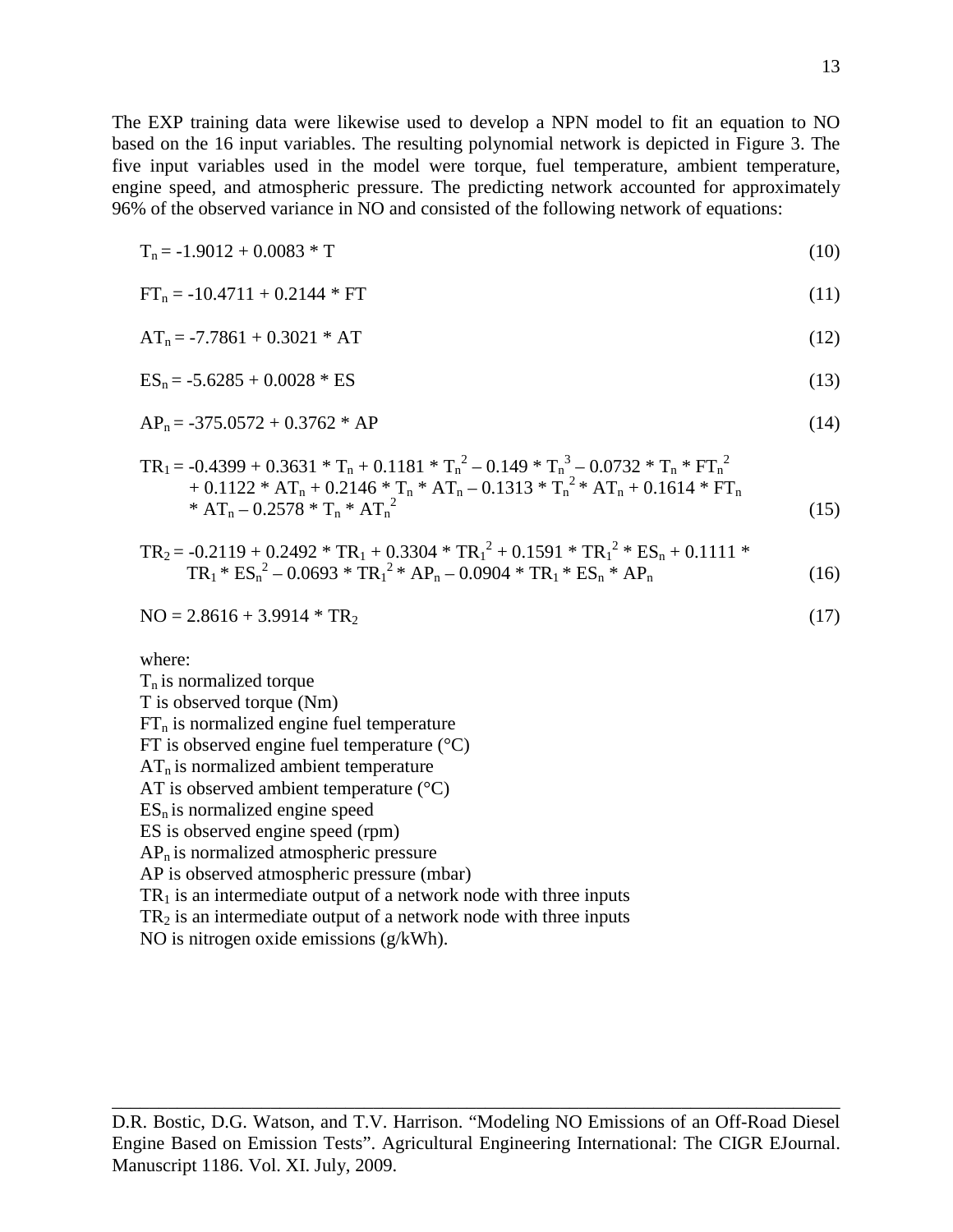

The NPNs of the ISO and EXP training data were applied to the evaluation data to predict NO. Table 5 summarizes the  $R^2$ , mean absolute error, and maximum absolute error of each model applied to the training data and evaluation data. When applied to the evaluation data, the  $R^2$  for the NPN model based on the ISO training data dropped from 0.99 to 0.81. This is a considerable improvement over the LMR model ( $R^2 = 0.51$ ) trained with the same data. For the NPN model applied to the evaluation data, mean absolute error and maximum absolute error increased by multiples of 5.9 and 10.9, respectively. When applied to the evaluation data, the mean absolute error of the NPN ISO based model was not different from the LMR EXP based model ( $t$ <sub>(55)</sub> = 0.96;  $p = .3411$ ). The NPN model based on the ISO training data indicates potential to predict NO emissions at various speed and load combinations, although greater accuracy would be preferred.

The second NPN model developed with the EXP training data had an  $R^2$  of 0.96 and maintained near the same performance with the evaluation data ( $R^2 = 0.95$ ). Mean and maximum absolute errors in predicting NO for evaluation data based on the EXP model were multiples of 2.5 and 1.3, respectively, of the training data. This error was less than half the mean absolute error of the ISO based model. When applied to the evaluation data, the mean absolute error of the NPN EXP based model was significantly lower than the NPN ISO based model  $(t_{(55)} = 5.078; p < 0.0001)$ . The EXP emission tests with its additional test modes are preferred for modeling NO.

The relative accuracy of the LMR and NPN models based on the ISO data, at predicting the evaluation data, are illustrated in Figure 4. When actual NO ranged from 1.3 to 4.0 g/kWh, the LMR model predicted NO values ranging from -2.4 g/kWh to 13.8 g/kWh. In contrast, the NPN model predicted values ranged from 1.3  $g/kWh$  to 6.9  $g/kWh$ . Both models under predicted when actual NO was above 4.0 g/kWh and the highest actual output of nearly 36 g/kWh (low idle, no load condition) is where each model had its maximum absolute error.

D.R. Bostic, D.G. Watson, and T.V. Harrison. "Modeling NO Emissions of an Off-Road Diesel Engine Based on Emission Tests". Agricultural Engineering International: The CIGR EJournal. Manuscript 1186. Vol. XI. July, 2009.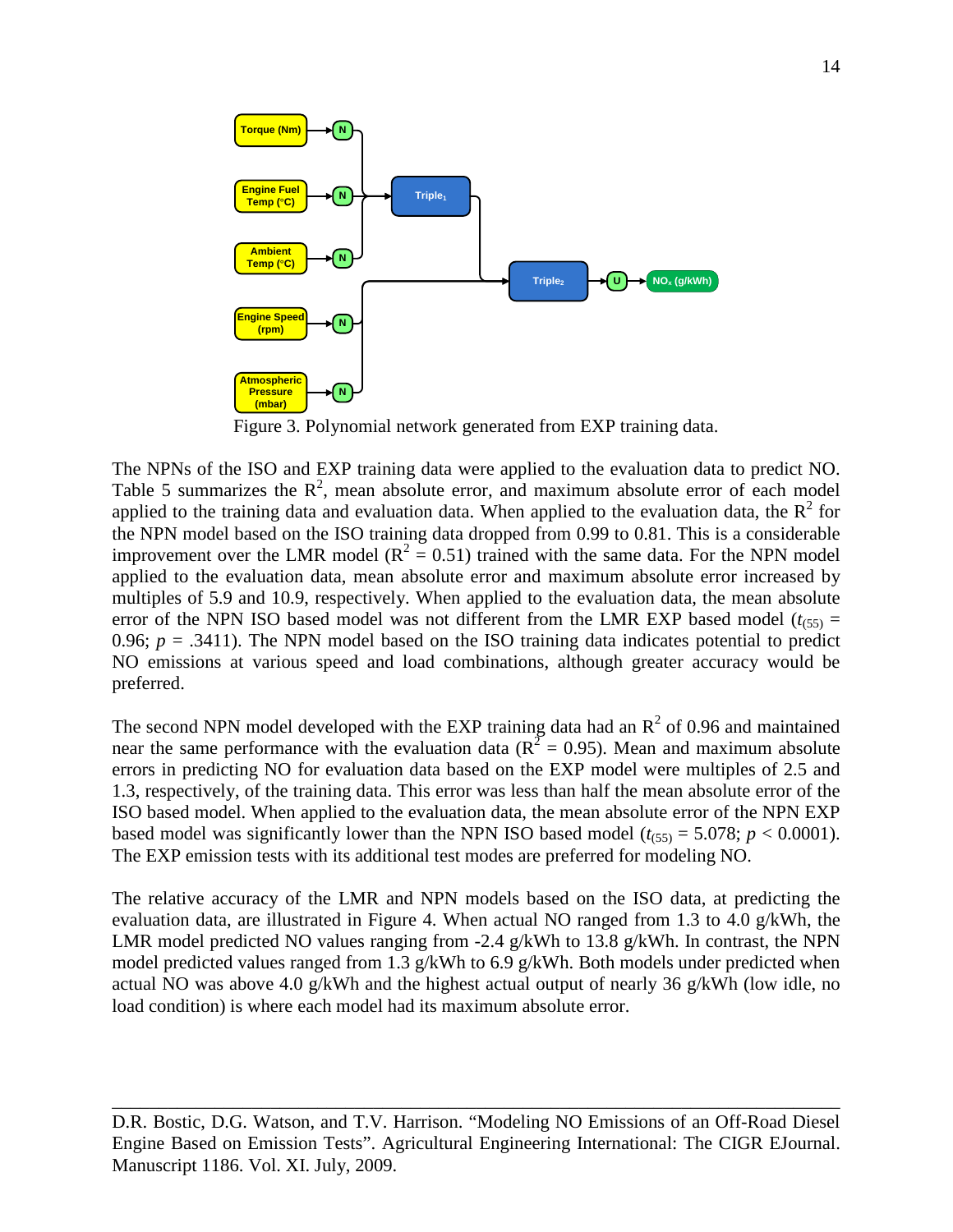

Figure 4. Predicted NO values for evaluation data, from LMR and NPN models, derived from ISO training data.

The relative accuracy of the LMR and NPN models based on the EXP data, at predicting the evaluation data, are depicted in Figure 5. When NO was actually between 1.3 and 4.0 g/kWh, the LMR model predicted NO values ranging from -0.8 g/kWh to 7.0 g/kWh. In comparison, the NPN model predicted values ranged from 1.3 g/kWh to 4.6 g/kWh. The LMR model under predicted when actual NO was above 4.0 g/kWh. When NO was above 4.0 g/kWh, the NPN predictions were closer to actual values. Maximum absolute error occurred for both models at the highest actual output of nearly 36 g/kWh, which occurred under low idle, no load conditions.

\_\_\_\_\_\_\_\_\_\_\_\_\_\_\_\_\_\_\_\_\_\_\_\_\_\_\_\_\_\_\_\_\_\_\_\_\_\_\_\_\_\_\_\_\_\_\_\_\_\_\_\_\_\_\_\_\_\_\_\_\_\_\_\_\_\_\_\_\_\_\_\_\_\_\_\_\_\_ D.R. Bostic, D.G. Watson, and T.V. Harrison. "Modeling NO Emissions of an Off-Road Diesel Engine Based on Emission Tests". Agricultural Engineering International: The CIGR EJournal. Manuscript 1186. Vol. XI. July, 2009.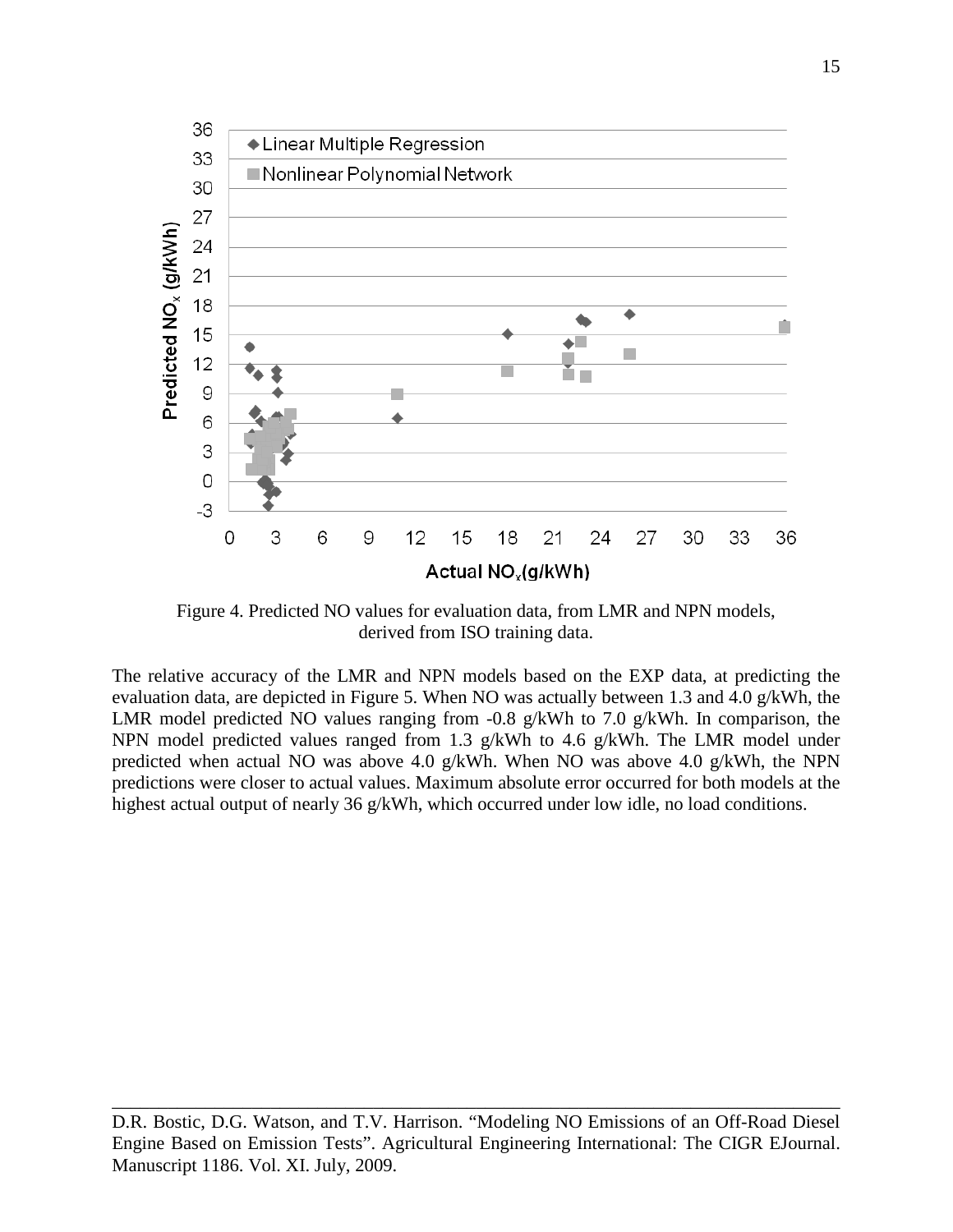![](_page_15_Figure_0.jpeg)

Figure 5. Predicted NO values for evaluation data, from LMR and NPN models, derived from EXP training data.

Actual NO emissions of greater than 4.0 g/kWh occurred when the engine was operating at no load. Although the maximum error for all models occurred at no load, under normal conditions, an irrigation engine would be operating under load at all times. The NPN model based on the EXP data best modeled the full range of emission values.

The Hansson et al. (2001) conclusion that it was not possible to design one set of emissions factors that produced representative results for all types of tractors and work operations, is not disputed. However, results of this study indicate that if a broader range of data were made available from ISO 8178-4 type emission tests with additional test modes, it may be possible to predict NO emissions of an engine operating at a constant load and speed using NPN. An emission test would need to be replicated three times to provide the same amount of observations used to train the models in this study.

Both of the NPN models used torque and fuel temperature as inputs. The ISO based model also included exhaust temperature, whereas the EXP based model added ambient temperature, engine speed, and atmospheric pressure. The selection of certain inputs by the NPN process does not mean other input combinations are not as effective at modeling NO. As the NPN is developed, the first combination of inputs that results in the best PSE is retained and subsequent input combinations are discarded unless PSE is improved.

D.R. Bostic, D.G. Watson, and T.V. Harrison. "Modeling NO Emissions of an Off-Road Diesel Engine Based on Emission Tests". Agricultural Engineering International: The CIGR EJournal. Manuscript 1186. Vol. XI. July, 2009.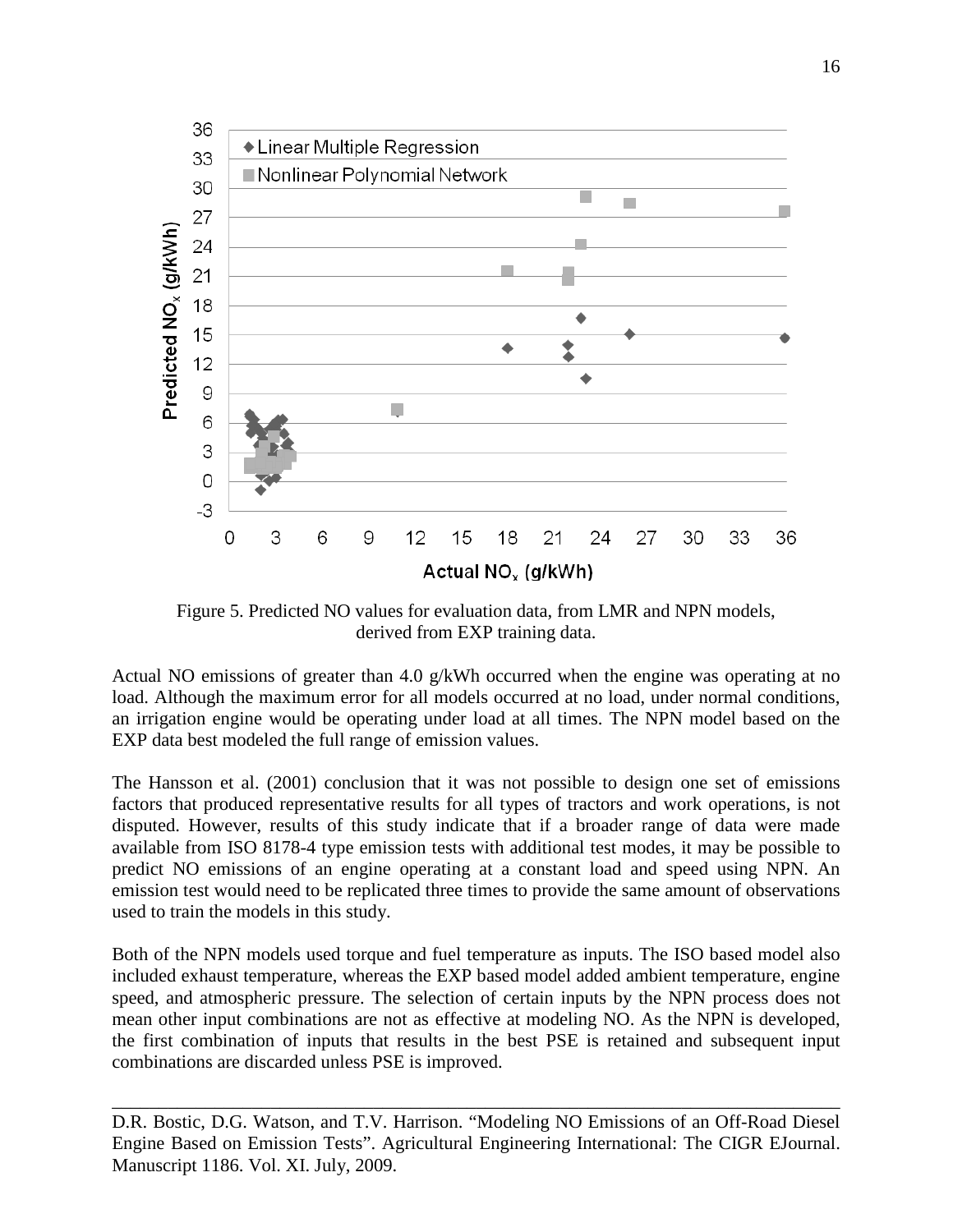Instruments are readily available to measure exhaust temperature, ambient temperature, engine speed, and atmospheric pressure. Torque data for an operating engine could be derived from the available percent torque on the CAN. Assuming resolution of the percent torque value is 1% (SAE 2002, spn513), the reduced resolution may adversely affect a model. Another option, for research purposes, would be to install strain gage transducers as used by Hansson et al. (2003).

#### **4. SUMMARY AND CONCLUSIONS**

This study of using ISO and EXP data sets with LMR and NPN modeling to predict NO produced the following results:

- LMR using the ISO training data ( $R^2 = 0.94$ ) resulted in over-training of the model, as applied to the evaluation data ( $R^2 = 0.51$ ).
- LMR using the EXP training data ( $R^2 = 0.60$ ) resulted in a better fit for the evaluation data ( $R^2 = 0.73$ ) than the ISO training data, but the model under-preformed compared to the NPN models.
- NPN using the ISO training data ( $R^2 = 0.99$ ) resulted in a better fit for the evaluation data  $(R<sup>2</sup> = 0.81)$ , than either of the LMR models.
- NPN using the EXP training data ( $R^2 = 0.96$ ) resulted in the best model when applied to the evaluation data ( $R^2 = 0.95$ ) and is recommended for predicting NO.
- This study suggests it may be possible to collect data during ISO 8178-4 type emission tests, with additional test modes, and model with NPN to predict NO emissions for a diesel engine operating at various constant speeds and loads.

#### **5. REFERENCES**

- Abdel-Aal, R. E., Mangoud, A. M. 1997. Modeling Obesity Using Abductive Networks. *Computers and Biomedical Research* 30: 451-471.
- Agarwal, A. 1999. Abductive Networks for Two-Group Classification: A Comparison with Neural Networks. *The Journal of Applied Business Research* 15: 1-12.
- Barron, A. R. 1984. Predicted Squared Error: A Criterion for Automatic Model Selection. In S. J. Farlow (Ed.), *Self-Organizing Methods in Modeling: GMDH Type Algorithms* (Vol. 54, p. 350). New York, NY: Marcel Dekker, Inc.
- Barron, A. R., Barron, R. L. 1988. Statistical Learning Networks: A Unifying View. In E. J. Wegman, D. T. Gantz, J. J. Miller (Ed.), Computing Science and Statistics: Proceedings of the 20th Symposium on the Interface, 192-203. Alexandria, VA: American Statistical Association.
- Barron, R. L., Mucciardi, A. N., Cook, F. J., Craig, J. N., Barron, A. R. 1984. Adaptive Learning Networks: Development and Applications in the United States of Algorithms Related to GMDH. In S. J. Farlow (Ed.), *Self-Organizing Methods in Modeling: GMDH Type Algorithms* (Vol. 54, p. 350). New York, NY: Marcel Dekker, Inc.
- Cerullo, M. J., Cerullo, M. V. 2006. Using Neural Network Software as a Forensic Accounting Tool. *Information Systems Control Journal* 2: 1-5.
- Cooper, D. A., Andreasson, K. 1999. Predictive NOx emission monitoring on board a passenger ferry. *Atmospheric Environment* 33: 4637-4650.

\_\_\_\_\_\_\_\_\_\_\_\_\_\_\_\_\_\_\_\_\_\_\_\_\_\_\_\_\_\_\_\_\_\_\_\_\_\_\_\_\_\_\_\_\_\_\_\_\_\_\_\_\_\_\_\_\_\_\_\_\_\_\_\_\_\_\_\_\_\_\_\_\_\_\_\_\_\_

D.R. Bostic, D.G. Watson, and T.V. Harrison. "Modeling NO Emissions of an Off-Road Diesel Engine Based on Emission Tests". Agricultural Engineering International: The CIGR EJournal. Manuscript 1186. Vol. XI. July, 2009.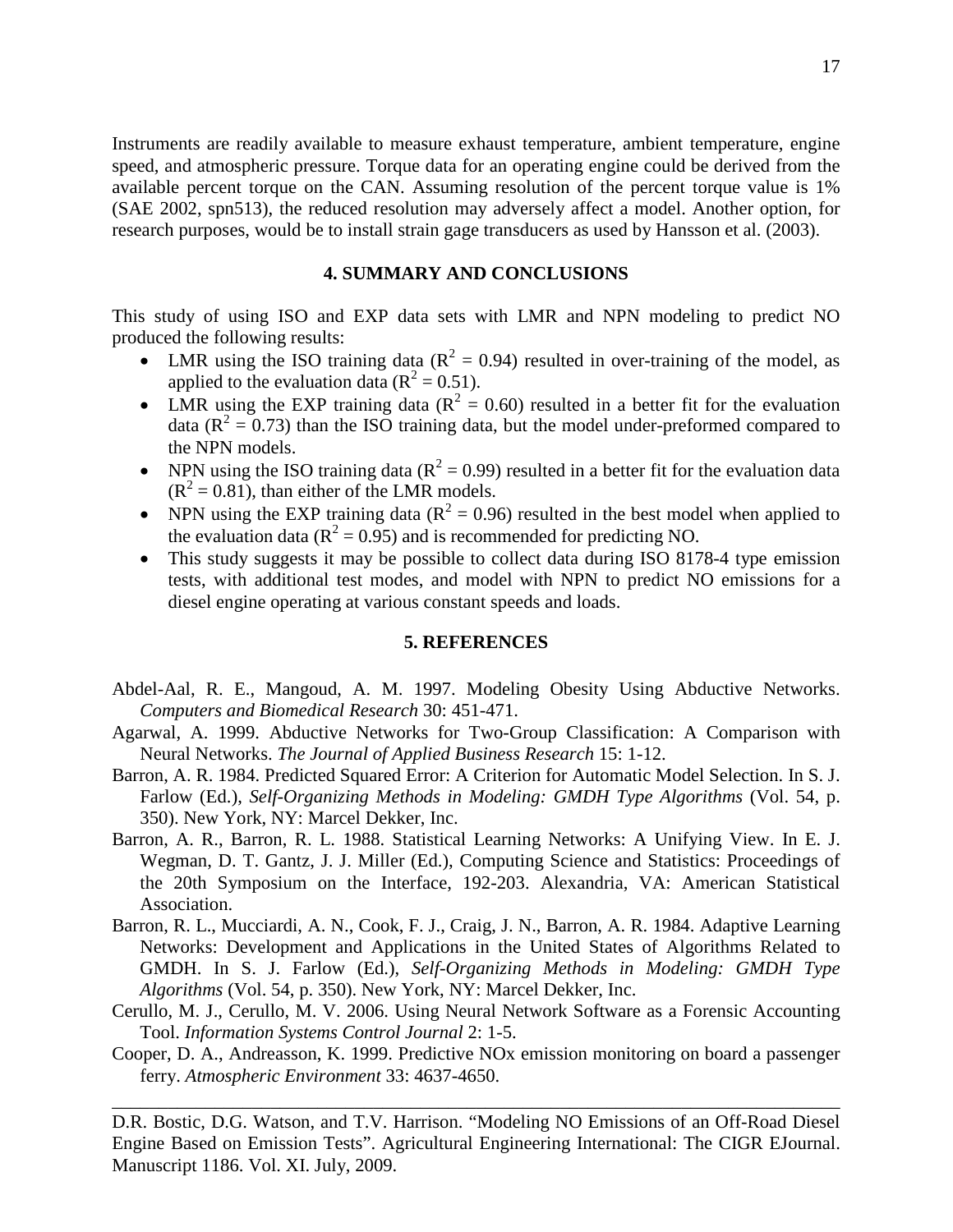- Drake, K. C., Kim, R. Y. 1997. Abductive Information Modeling Applied to Financial Time Series Forecasting. In: Nonlinear Financial Forecasting, Finance and Technology: 95-108.
- Drake, K. C., Kim, R. Y., Kim, T. Y., Johnson, O. D. 1994. Comparison of polynomial network and model-based target recognition. Proceedings for the Sensor Fusion and Aerospace Applications II: 2-11. Bellingham, WA: SPIE.
- Duffy, J. J., Franklin, M. A. 1975. A Learning Identification Algorithm and Its Application to an Environmental System. *IEEE Transactions on Systems, Man, and Cybernetics* 5: 226-240.
- Farlow, S. J. 1984. The GMDH Algorithm. In S. J. Farlow (Ed.), *Self-Organizing Methods in Modeling: GMDH Type Algorithms* (Vol. 54, p. 350). New York, NY: Marcel Dekker, Inc.
- Griffin, M. P., Scollan, D. F., Moorman, J. R. 1994. The Dynamic Range of Neonatal Heart Rate Variability. *Journal of Cardiovascular Electrophysiology* 5: 112-124.
- Hansson, P.-A., Lindgren, M., Noren, O. 2001. A Comparison between Different Methods of calculating Average Engine Emissions for Agricultural Tractors. *Journal of Agricultural Engineering Research* 80: 37-43.
- Hansson, P.-A., Lindgren, M., Nordin, M., Petersson, O. 2003. A Methodology for Measuring the Effects of Transient Loads on the Fuel Efficiency of Agricultural Tractors. *Applied Engineering in Agriculture* 19: 251-257.
- Hogan, J. A., D. G. Watson, and T. V. Harrison. 2007. Data Points and Duration for Estimating Fuel Consumption of a LPG Engine. *Agricultural Engineering International* IX: 1-10.
- ISO. 1996. ISO 8178-4; Reciprocating internal combustion engines, exhaust emission measurements, Part 4: test cycles for different engine applications. Genéve, Switzerland: International Organization of Standardization.
- Ivakhnenko, A. G. 1968. The Group Method of Data Handling -- A Rival of the Method of Stochastic Approximation. *Soviet Automatic Control* 13: 43-55.
- Ivakhnenko, A. G. 1971. Polynomial Theory of Complex Systems. *IEEE Transactions of Systems, Man, and Cybernetics* 1: 364-378.
- Ivakhnenko, A. G., Stepashko, V. S., Khomovnenko, M. G., Galyamin, Y. P. 1977. Self-Organization of Dynamic Models of Growth of Agricultural Crops for Control of Irrigated Crop Rotation. *Soviet Automatic Control* 10: 23-33.
- Kim, K. S. 2002. Value management and common accounting performance measures for corporations. *Expert Systems with Applications* 22: 331-336.
- King, M. A., Elder, J. F., Gomolka, B., Schmidt, E., Summers, M., Toop, K. 1998. Evaluation of Fourteen Desktop Data Mining Tools. IEEE International Conference on Systems, Man, and Cybernetics. San Diego, CA.
- Kleinsteuber, S., Sepehri, N. 1996. A Polynomial Network Modeling Approach to a Class of Large-Scale Hydraulic Systems. *Computers & Electrical Engineering* 22: 151-168.
- Krijnsen, H. C., Bakker, R., van Kooten, W. E., Calis, H. P., Verbeek, R. P., van den Bleek, C. M. 2000. Evaluation of Fit Algorithms for NOx Emission Prediction for Efficient DeNOx Control of Transient Diesel Engine Exhaust Gas. *Industrial & Engineering Chemical Research* 39: 2992-2997.
- Lebow, W. M., Mehra, R. K., Toldalagi, P. M. 1984. Forecasting Applications of GMDH in Agricultural and Meteorological Time Series. In S. J. Farlow (Ed.), *Self-Organizing Methods in ModeilngL GMDH Type Algorithms* (p. 350). New York: Marcel Dekker.
- MarketMiner Inc. 2004. MarketMiner ModelQuest Analyst Version 6.0 User's Guide. Charlottesville, VA: MarketMiner Inc.

D.R. Bostic, D.G. Watson, and T.V. Harrison. "Modeling NO Emissions of an Off-Road Diesel Engine Based on Emission Tests". Agricultural Engineering International: The CIGR EJournal. Manuscript 1186. Vol. XI. July, 2009.